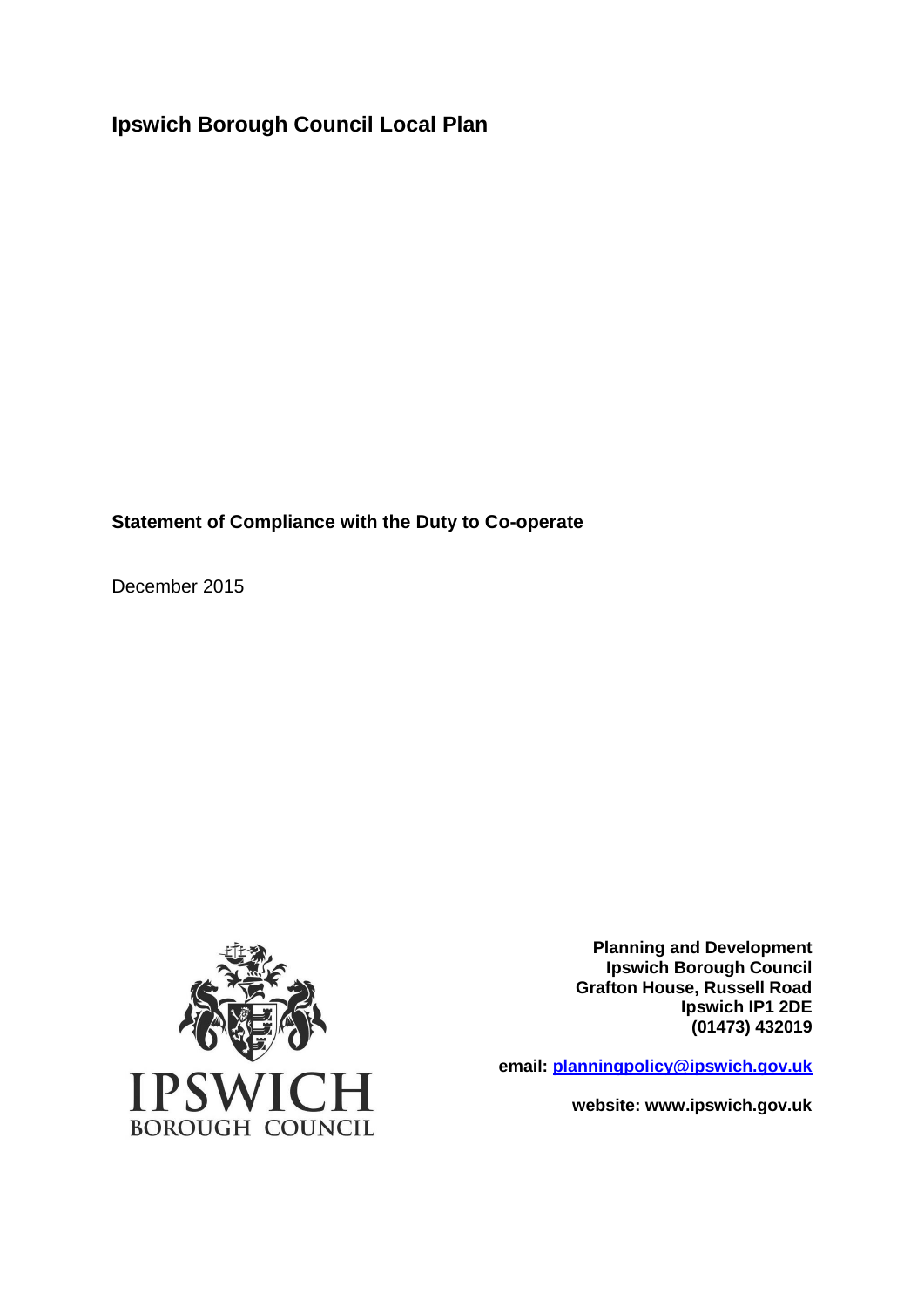## **Contents**

- 1. Introduction
- 2. Ipswich Borough context
- 3. Neighbouring local planning authorities
- 4. Key management / operational arrangements
- 5. Suffolk Devolution proposals
- 6. Addressing strategic issues
- 7. Undertaking joint studies
- 8. Summary of co-operation in the preparation of the Ipswich Local Plan

Table 1 – Summary of Duty to Co-operate process

Table 2 – Site Allocations

Appendix 1 – Plan showing the Ipswich Policy Area

Appendix 2 – Draft Memorandum of Understanding relating to the delivery of housing and employment development within the Ipswich Housing Market Area and Ipswich Functional Economic Area (December 2015)

Appendix 3 – Ipswich Policy Area Board Terms of Reference (October 2015)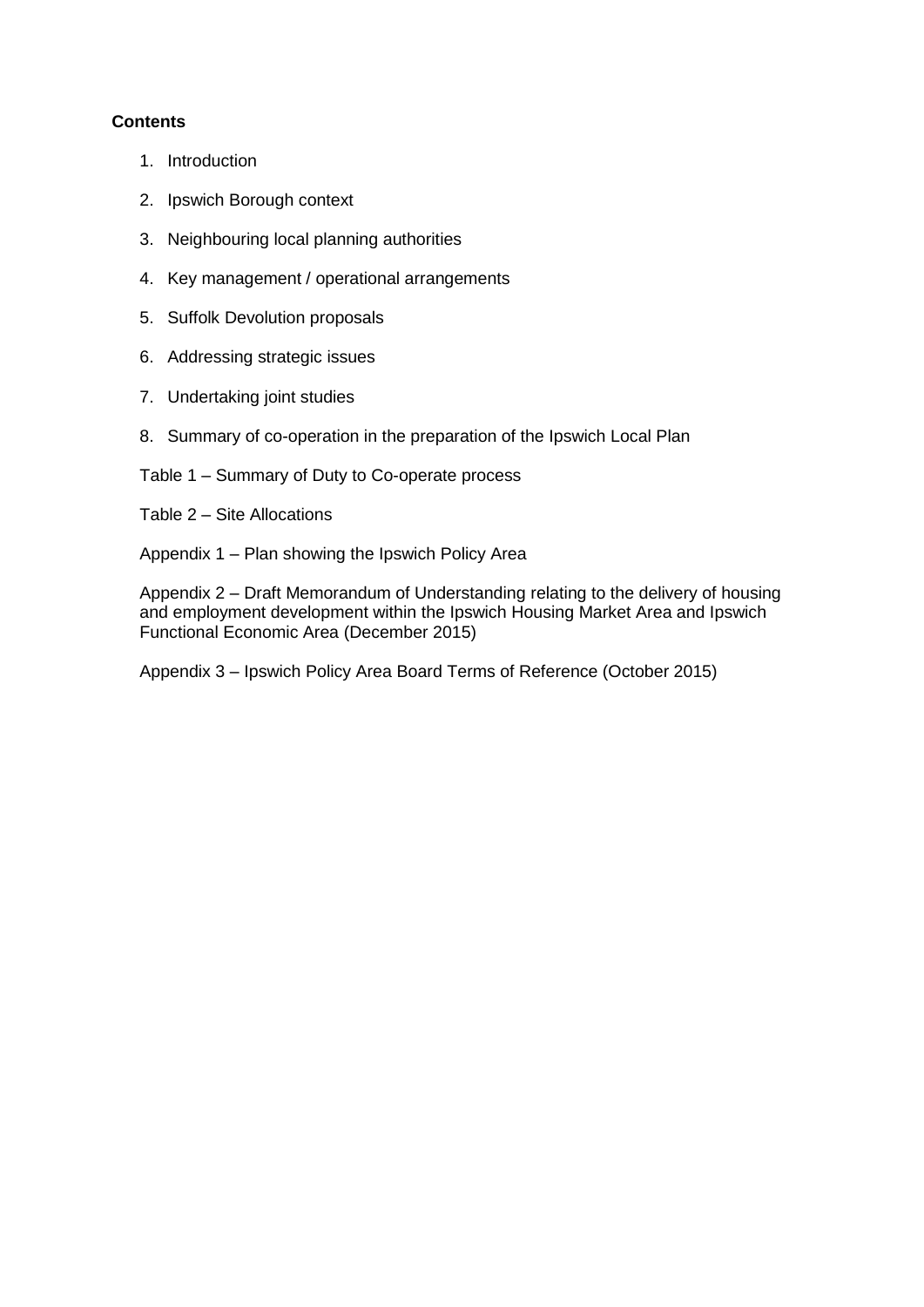### 1. Introduction

This statement relates to the review of the Core Strategy and Policies Development Plan Document and to the production of the Site Allocations (incorporating IP-One Area Action Plan) Development Plan Document. An initial version was produced in November 2014 as part of the Proposed Submission consultation and a second version was produced in August 2015 which accompanied the Pre-Submission Main Modifications consultation. This version has been revised to reflect up to date circumstances.

The Duty to Co-operate (the duty) was introduced through Section 110 of the Localism Act 2011 in November 2011. The Act inserts a new Section 33A into the Planning and Compulsory Purchase Act 2004. The duty is a legal duty on local planning authorities to cooperate constructively, actively and on an ongoing basis with neighbouring authorities, county councils and other prescribed bodies in planning for strategic cross boundary matters.

The National Planning Policy Framework (NPPF) published in March 2012, provides guidance on planning strategically across local boundaries (paragraphs 178-181). In particular this relates to paragraph 156 of the NPPF, which advises that local planning authorities should set out strategic priorities in the Local Plan. These strategic priorities of relevance for Ipswich and the production of the two DPDs are:

- housing development to meet the objectively assessed housing need: Ipswich sits within a wider housing market area. This is a particular issue for Ipswich due to the Borough boundary being tightly drawn around the town resulting in it not being possible to meet need within the Borough
- provision for Gypsies and Travellers: provision needs to be considered on a wider scale than within the Borough, informed by the results of the Gypsy and Traveller Accommodation Assessment;
- facilitating the jobs needed: Ipswich sits within a wider functional economic area;
- transport infrastructure: the Travel to Work Area extends beyond the boundaries of the Borough;
- addressing flood risk: many of the sites within the IP-One area are dependent upon the delivery of the tidal barrier;
- protection of heritage assets: the central part of Ipswich in particular contains a concentration of heritage assets;
- addressing cumulative impacts on Special Protection Area: the Habitats Regulations Assessment sets out mitigation measures which relate to in combination growth across Ipswich and Suffolk Coastal;
- identification of green rim: due to the boundary of Ipswich being tightly drawn it is necessary to consider green infrastructure provision across an area wider than the Borough;
- site allocations in peripheral parts of the Borough: these need to be considered alongside proposals beyond the boundary.

The NPPF in paragraphs 178-181 advises that local planning authorities should work collaboratively together to meet development requirements that cannot be wholly met within their own areas – for example a lack of physical capacity, and consider producing joint planning policies on strategic matters. Local authorities should also take account of travel-towork areas and will be expected to demonstrate evidence of having effectively co-operated to plan for issues with cross-boundary impacts when Local Plans are submitted for examination.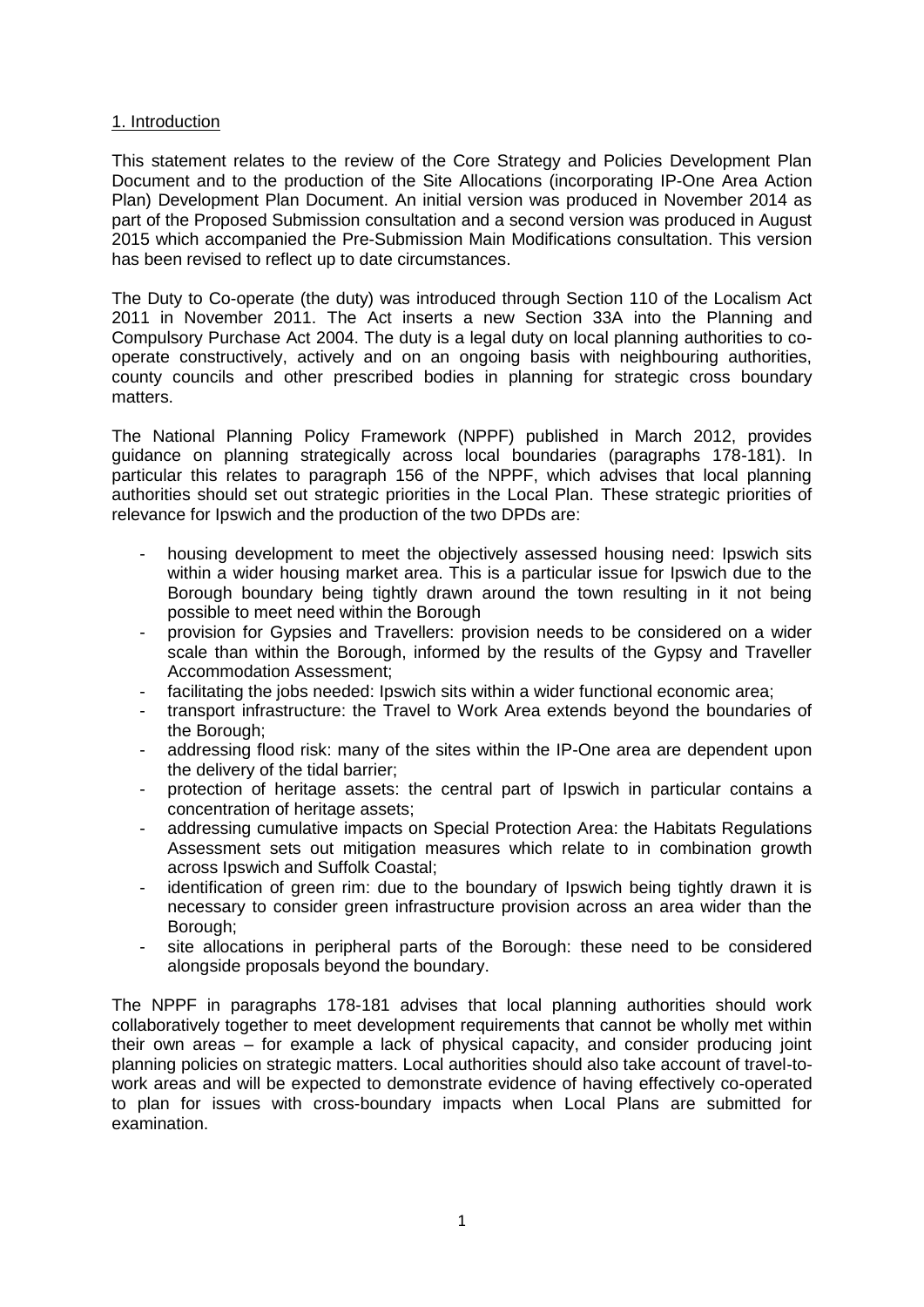The national Planning Practice Guidance (PPG) introduced in March 2014 provides further guidance on undertaking the duty, which requires a proactive, ongoing and focused approach to strategic planning and partnership working.

The Core Strategy and Policies DPD represents a review of the adopted Core Strategy (2011) which was produced in the context of the East of England Plan. Strategic issues that are being addressed through the review are therefore those which have evolved or emerged since the production of the East of England Plan. Due to the relatively recent revocation of the East of England Plan, new strategic planning mechanisms are still evolving.

### 2. Ipswich Borough context

Ipswich Borough Council is responsible for planning the town of Ipswich which is the county town of Suffolk. The Borough has relatively tight administrative boundaries and adjoins Babergh, Mid Suffolk and Suffolk Coastal District Councils. Areas of the town including Pinewood to the south and Bixley Heath to the east fall within Babergh and Suffolk Coastal districts respectively. An Ipswich Policy Area (IPA) has formal planning status set out in local planning authority development plan documents and has played a leading strategic role in accommodating housing and employment growth within Suffolk.

### 3. Neighbouring local planning authorities

### Babergh District Council

Babergh borders the southern and south western boundary of Ipswich Borough. The two main towns are Hadleigh and Sudbury connected to Ipswich by the A1071. Significant housing development has occurred at Pinewood on the fringe of Ipswich.

### Mid Suffolk District Council

Mid Suffolk borders the western and north western boundary of Ipswich Borough. The two main towns are Stowmarket and Needham Market both connected to Ipswich via the A14 and the Ipswich to Cambridge railway line. Significant housing development has occurred in Stowmarket which is adjacent to the railway station connected to Ipswich via main London to Norwich line.

### Suffolk Coastal District Council

Suffolk Coastal borders the eastern, north eastern and south eastern boundary of Ipswich Borough. There are a number of market towns in the district with Felixstowe and Woodbridge close to Ipswich connected by the A14 and A12 respectively and by railway lines. Significant housing development has occurred along the A1214 towards Martlesham at Kesgrave and towards Felixstowe at Purdis Farm.

### 4. Key management / operational arrangements

There are a number of cross organisation groups and bodies in operation in Suffolk at a number of different levels. Whilst these may reach agreement around particular issues it should be noted that formal Member decision making processes remain vested in each individual authority.

### Ipswich Policy Area

The Ipswich Policy Area (IPA) arose following recognition in the 1990s that there were limitations on land available within the Borough boundary, which necessitated an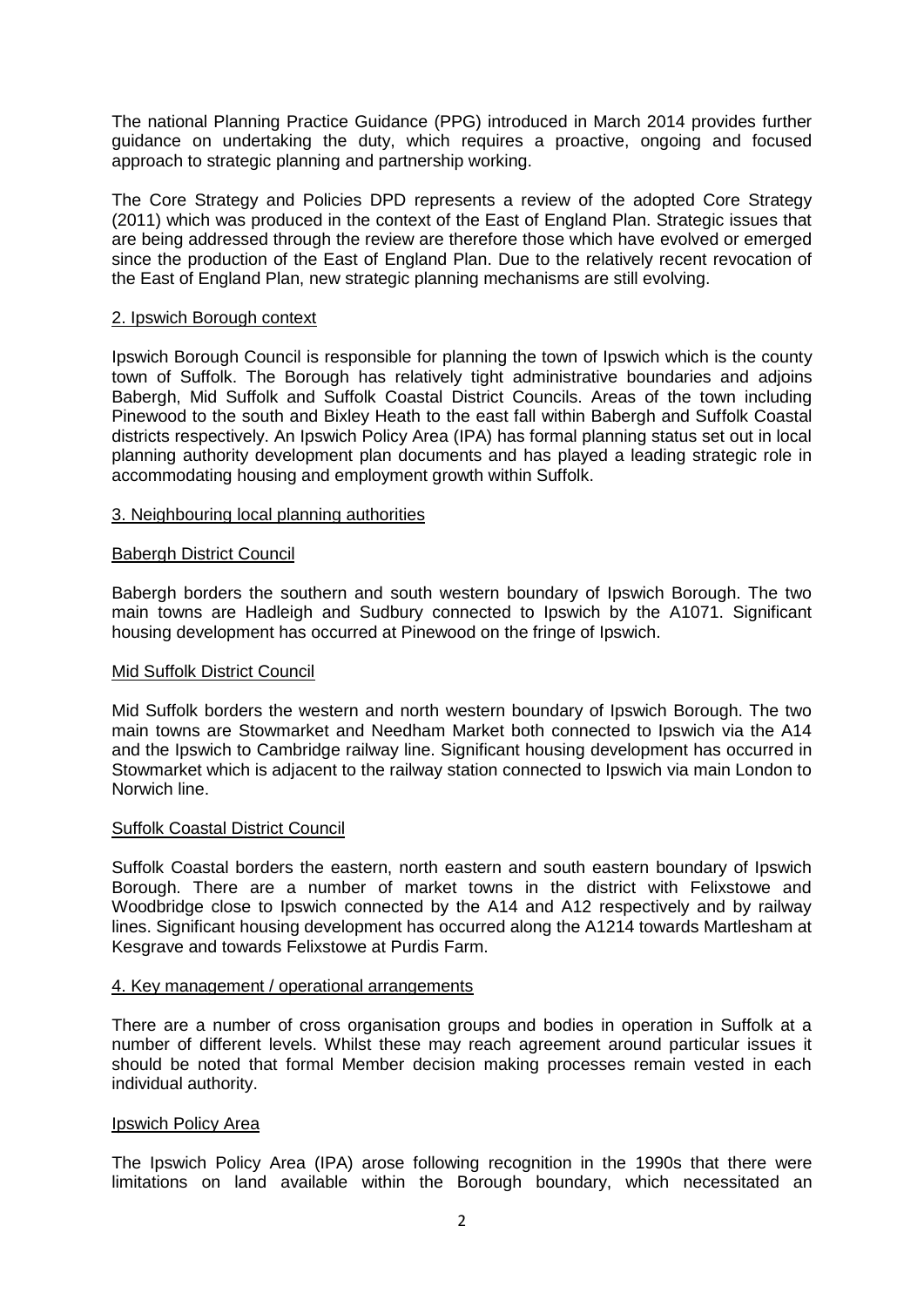examination of a wider policy area to meet the requirements for housing and employment growth, and related infrastructure needs, centred on Ipswich. Accordingly the IPA was included in subsequent formal planning documents.

The geography of the IPA includes Ipswich and nearby parishes in each of three aforementioned districts, being extended to include Westerfield following adoption of the Suffolk Coastal Core Strategy and Development Management Policies development plan document in July 2013 shown in Appendix 1.

The Ipswich Board Area Board was established in 2007 and meetings have been held regularly since December 2011, following the demise of the East of England Regional Assembly. The Board is made up of one officer and one councillor from each of the three districts, Ipswich Borough Council and Suffolk County Council. A Statement of Intent to joint working on strategic issues through the IPA Board, signed by the Chief Executives of each authority, was agreed in May 2011. The terms of reference of the IPA Board were revised in 2011 and agreed at the meeting held in December 2011. They were revised further in 2013 and were taken through political report structures at each authority between December 2013 and January 2014. They were further revised in October 2015 and are shown in Appendix 3. They state the purpose of the IPA Board is:

- To provide a forum in which the five local authorities can work together to develop, promote and deliver their vision for the Ipswich Policy Area as a major economic growth area within the Greater Ipswich sub region, County of Suffolk and New Anglia Local Enterprise Partnership.
- To enable them to co-operate as local planning authorities on the preparation and monitoring of their Local Plans and share relevant evidence and intelligence.
- To provide a mechanism to ensure that all partners and stakeholders work together to deliver the housing and employment growth targets for the Ipswich Policy Area and coordinate the delivery of the necessary infrastructure – including transport, education, skills, power, green infrastructure, flood and coastal defences.

Meetings of the IPA Board have been held recently on  $21<sup>st</sup>$  November 2013, 10<sup>th</sup> January 2014,  $4^{\text{th}}$  July 2014,  $5^{\text{th}}$  September 2014,  $7^{\text{th}}$  November 2014, 19<sup>th</sup> December 2014,  $5^{\text{th}}$ February 2015, 20<sup>th</sup> March 2015, 5<sup>th</sup> June 2015, 7<sup>th</sup> August 2015 and 15<sup>th</sup> October 2015. Action notes from each meeting with the exception of  $15<sup>th</sup>$  October 2015 are available to view at [https://www.ipswich.gov.uk/content/ipswich-policy-area.](https://www.ipswich.gov.uk/content/ipswich-policy-area)

In May 2011, as part of the Examination into the adopted Ipswich Core Strategy, a letter from the Chief Executive of Ipswich Borough Council outline those strategic matters under which co-operation was ongoing or required across the Ipswich Policy Area. The adjoining districts each responded with a letter of support.

Officers from each authority have continued to meet to produce papers for the Board to consider including a review of the IPA boundary, land availability in the IPA, functional economic geographies based on the Ipswich travel to work area, and the Ipswich housing market area objectively assessed needs. In addition work is being undertaken by officers on an economic needs assessment for the Borough and the three districts to update previous employment land reviews. These papers are listed below in section 6. The IPA Board endorsed the first version of this duty to co-operate statement at its meeting on  $7<sup>th</sup>$ November 2014 and, following the nomination of new Members to the Board as a result of local elections in May 2015, the Board were verbally updated at their meeting on  $7<sup>th</sup>$  August 2015. A revised IPA boundary is likely to be determined.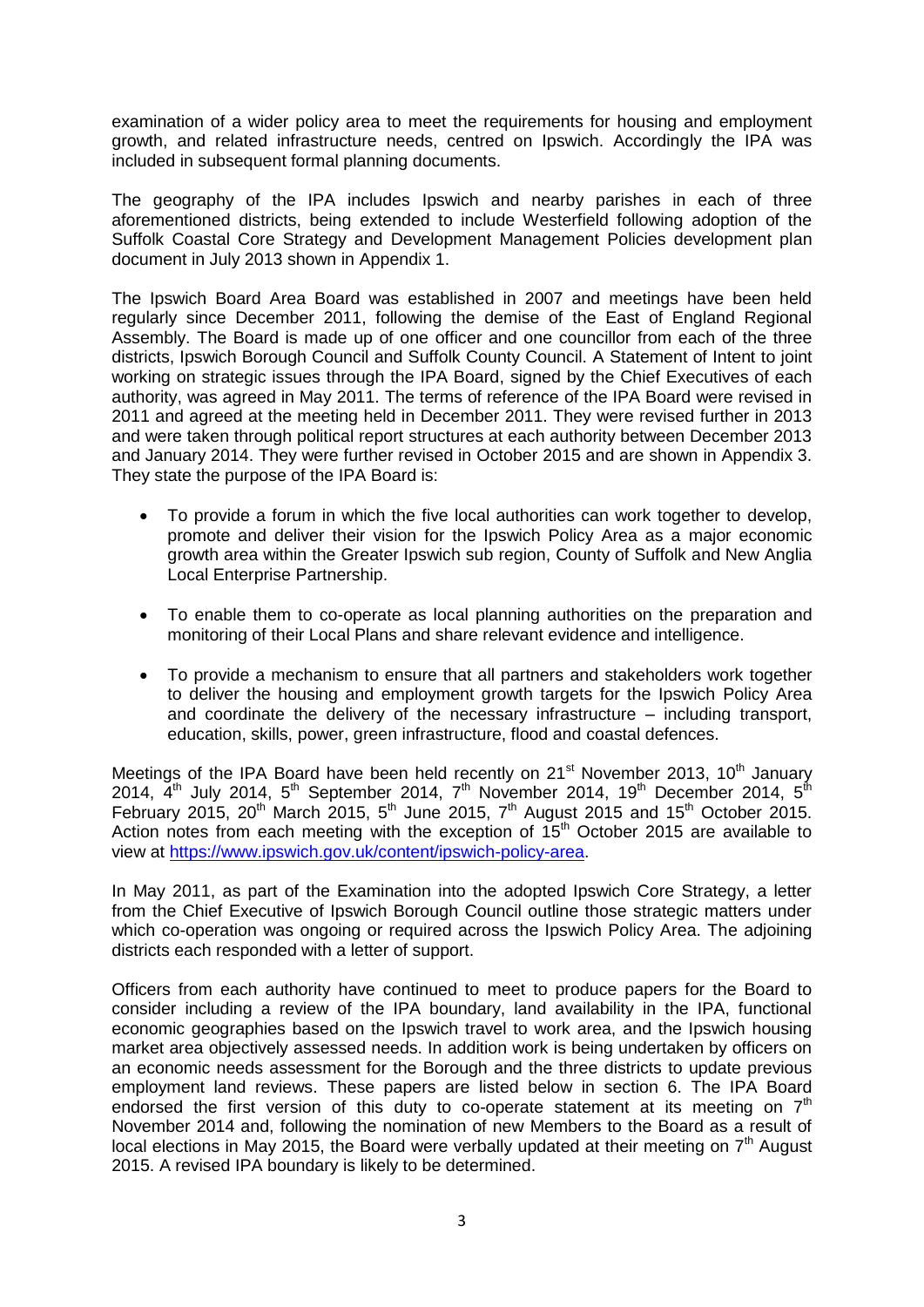At the meeting on  $15<sup>th</sup>$  October a draft Memorandum of Understanding was presented to the Board. This would form a commitment to meeting the housing need of 34,250 identified in 2013 for the Ipswich Housing Market Area, within the Housing Market Area. It was agreed that a further draft would be presented to leaders for consideration. A final draft is shown in Appendix 2.

Ipswich Borough Council and Suffolk Coastal District Council have reviewed their Local Development Schemes to commit to the production of a joint or aligned local plan with work programmed to begin in 2016. It is anticipated that Babergh and Mid-Suffolk will do the same.

### New Anglia Local Enterprise Partnership

Ipswich Borough falls within the New Anglia Local Enterprise Partnership (NALEP) area, which covers Norfolk and Suffolk and includes 14 district and borough authorities and two county authorities. Ipswich Borough Council contributed to the production of the NALEP Strategic Economic Plan (SEP) which focuses on new jobs, businesses and homes and increased productivity. To achieve this NALEP identify five high impact sectors for the NALEP economy together with four underpinning sectors, which are the largest employers in the NALEP economy. These are shown below.

High impact sectors:

- Advanced Manufacturing and Engineering
- Agri-tech
- Energy
- ICT/Digital Culture
- Life Sciences

Underpinning sectors:

- Agriculture and food and drink
- Financial and insurance services
- Ports and logistics
- Tourism and culture

The sectors which are particularly well represented in Ipswich are: information and communication technology, finance and insurance, port and logistics, tourism and creative and cultural industries.

The Core Strategy review through policy CS13 supports the growth of jobs in these sectors, particularly in Ipswich town centre and in existing employment areas. Additional land is also identified for allocation to support the delivery of the target set in the policy of approximately 12,500 jobs in the Borough between 2011 and 2031.

Ipswich Borough Council is also working with Babergh, Forest Heath, Mid Suffolk, Suffolk Coastal and Waveney District Councils, St Edmundsbury Borough Council and Suffolk County Council, focusing on growth in Suffolk and which resulted in the publication of the Suffolk Growth Strategy in 2013. This supports the aspirations of NALEP.

In addition the Greater Ipswich City Deal which involves NALEP, Ipswich Borough Council, Suffolk County Council and Babergh, Mid Suffolk and Suffolk Coastal District Councils, will help achieve Greater Ipswich's long term vision for the local economy, shown below: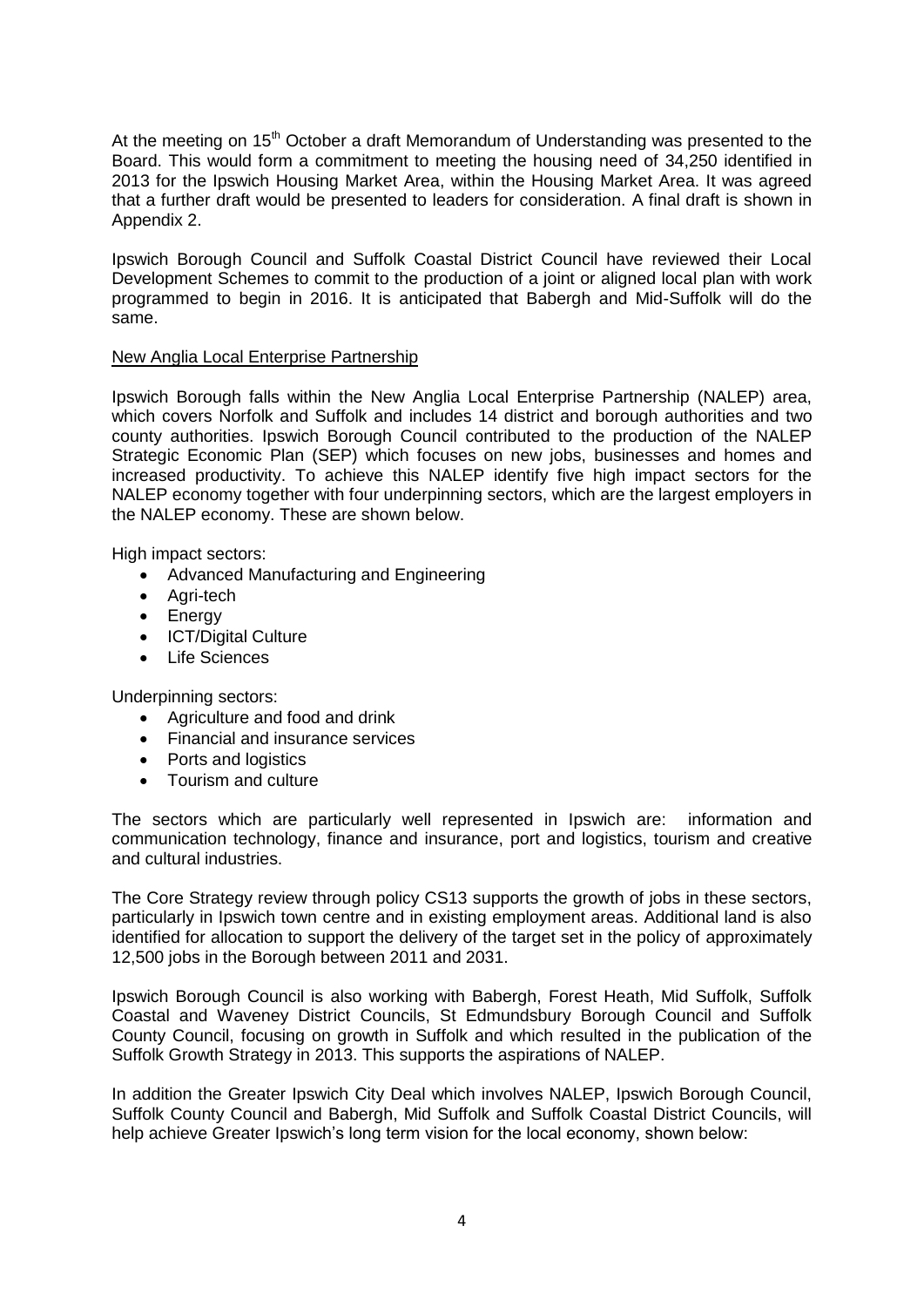- A highly skilled and flexible workforce that can respond to the changing demands of our leading technology sectors.
- An internationally significant cluster for research and application of ICT and digital technologies and a new strength in agri-tech ICT applications.
- Recognition as a UK cluster for biotechnology and advanced manufacturing.
- Significant centre in the financial services industries, taking advantage of proximity to London and with particular expertise in the growing technology sectors.
- A strong net contributor to the UK economy with high earning potential and low unemployment.
- An international hub for renewable and offshore energy and the supply chains.

### Suffolk Growth Group

Suffolk Growth Group comprises senior officer representatives of local authorities in Suffolk. It meets regularly and has recently agreed five areas of work for Growth Group 2:

- New deal with University Campus Suffolk
- Skills
- Housing performance
- Inward Investment
- Joint Strategic Planning includes transport & infrastructure

### Suffolk Chief Officers Leadership Team

Suffolk Chief Officers Leadership Team comprises the Chief Executives of all the Suffolk Councils, the Chief Constable and the Executive Leads for other Public Services.

### Suffolk Public Sector Leaders Group

Suffolk Public Sector Leaders Group comprises Leaders and Chief Executives of Suffolk Councils, The Police and Crime Commissioner, Chief Constable and Chairs of the Clinical Commission Groups.

### 5. Suffolk Devolution proposals

The Suffolk local authorities, along with other Suffolk public sector organisations and the New Anglia LEP submitted a proposal to Government in September 2015. Part of the devolution proposal referred to the potential creation of a Suffolk Strategic Plan. The devolution proposal can be viewed via the link below.

[http://www.suffolk.gov.uk/assets/suffolk.gov.uk/About/2015-09-](http://www.suffolk.gov.uk/assets/suffolk.gov.uk/About/2015-09-07%20Devolution%20Proposal.pdf) [07%20Devolution%20Proposal.pdf.](http://www.suffolk.gov.uk/assets/suffolk.gov.uk/About/2015-09-07%20Devolution%20Proposal.pdf)

### 6. Addressing strategic issues

An account of how each strategic issue identified above has been addressed through the Duty to Co-operate is set out in Table 1 below. It should be noted that although the issues have been set out as broad themes there are clear overlaps between these, for example the provision of or improvements to transport infrastructure help to support actions around economic growth.

The following bodies are relevant in the context of the duty for Ipswich Borough, however their involvement in addressing the strategic issues identified varies depending on the relevance of the issue: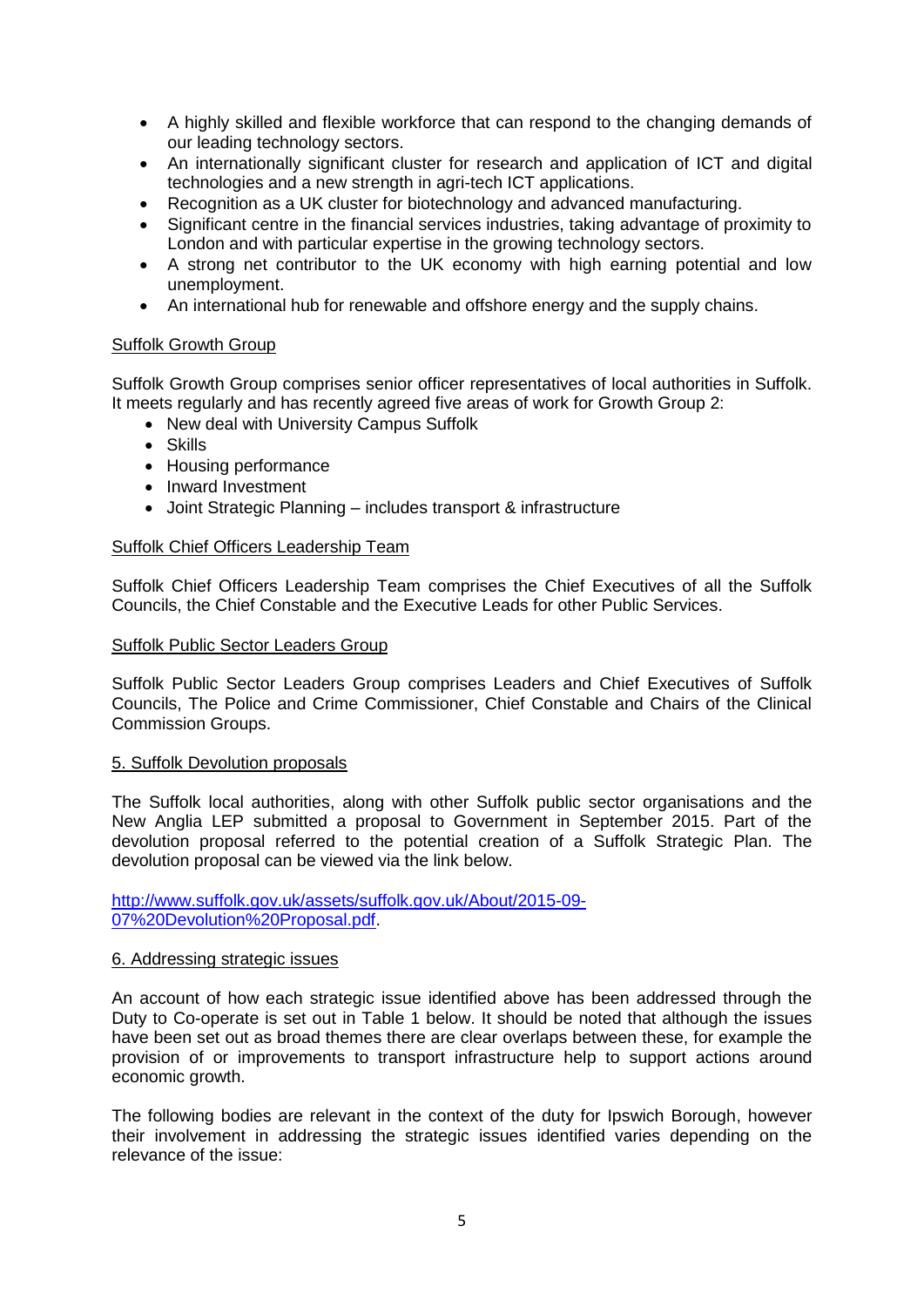- Babergh District Council
- Mid Suffolk District Council
- Suffolk Coastal District Council
- Suffolk County Council
- Historic England (formerly English Heritage)
- Environment Agency
- Homes and Communities Agency
- Marine Management Organisation
- Natural England
- New Anglia Local Enterprise Partnership
- NHS Ipswich and East Suffolk Clinical Commissioning Group
- Office of Rail Regulation
- Wild Anglia Local Nature Partnership

In addition Ipswich Borough Council has also co-operated with Anglian Water in preparation of the Local Plan.

### Regulation 18 & 19 public consultation

Alongside the ongoing co-operation outlined in Table 1 formal consultation has also formed part of the production of the plans, as detailed in the Consultation Statement. Ipswich Borough Council undertook a public consultation on a draft Core Strategy and Policies development plan document (DPD) focused review and a draft Site Allocations and Policies (incorporating IP-One Area Action Plan) DPD between  $13<sup>th</sup>$  January and  $10<sup>th</sup>$  March 2014. Consultation on the Proposed Submission plans took place between 12<sup>th</sup> December 2014 and 5<sup>th</sup> March 2015 and consultation on Pre-Submission Main Modifications took place between  $9<sup>th</sup>$  October and  $23<sup>rd</sup>$  November 2015. Representations received from the Duty to Co-operate bodies form part of the ongoing dialogue with these organisations and are detailed in Table 1 where relevant.

### 7. Undertaking joint studies

A number of studies have been jointly commissioned or undertaken, which inform the evidence base for the Ipswich Local Plan documents. These include:

- Employment Needs Assessment (to be published, being undertaken with Babergh, Mid Suffolk, Suffolk Coastal and Waveney District Councils)
- Haven Gateway Green Infrastructure Strategy 2008 Ipswich Policy Area Update (August 2015)
- Suffolk Housing Survey (undertaken with Babergh, Forest Heath, Mid Suffolk, Suffolk Coastal and Waveney District Councils, and St Edmundsbury Borough Council)
- Gypsy, Traveller and Travelling Showpeople Accommodation Assessment (October 2013) (commissioned by Babergh, Mid Suffolk, Suffolk Coastal and Waveney District Councils and Ipswich Borough Council)
- Ipswich Housing Market Area Population and Household Projections (September 2013) (commissioned by Ipswich Borough Council and available to Babergh, Mid Suffolk and Suffolk Coastal District Councils)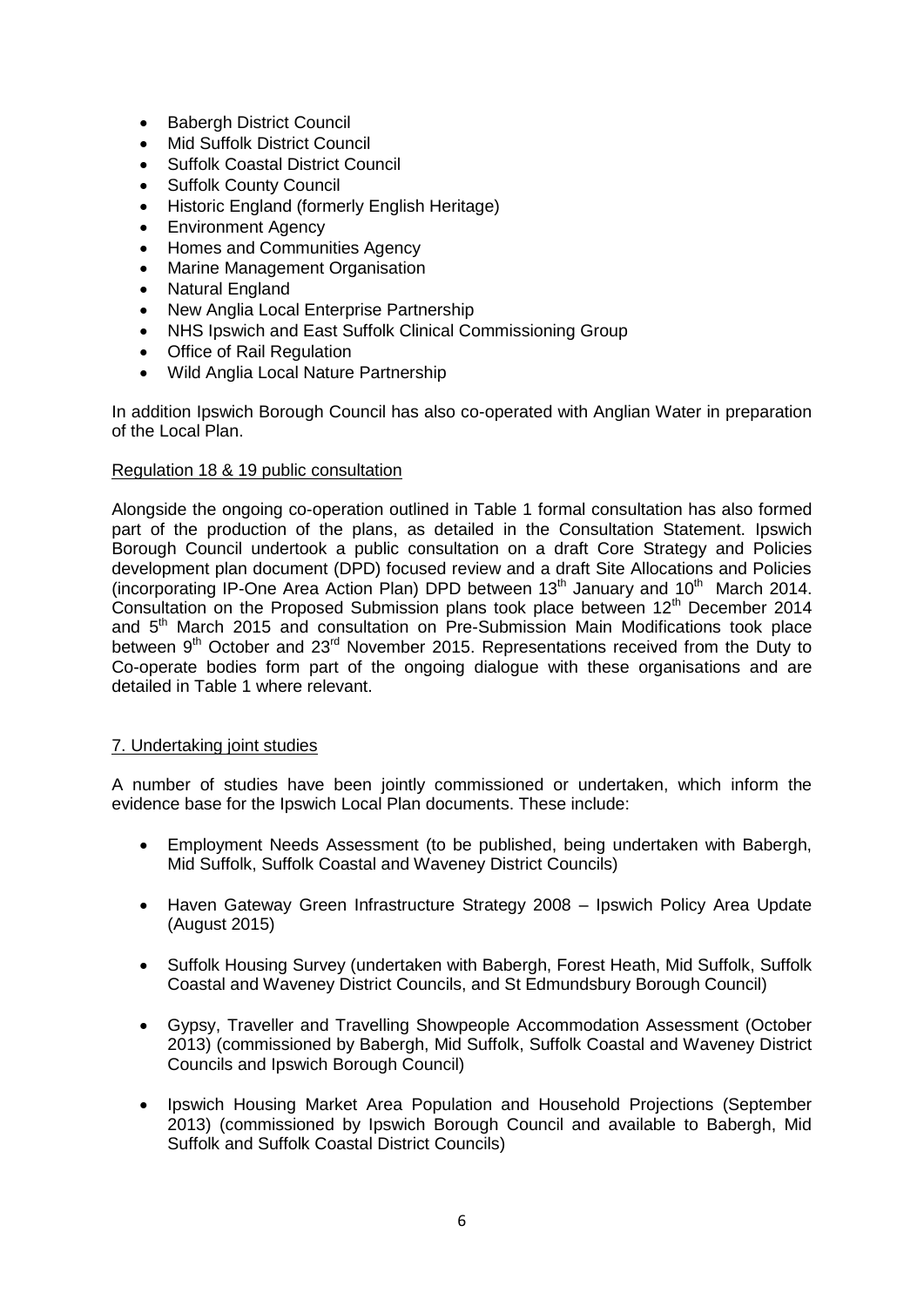- Ipswich Housing Market Area Strategic Housing Market Assessment (August 2012) (commissioned by Babergh, Mid Suffolk and Suffolk Coastal District Councils and used by Ipswich Borough Council)
- Suffolk Haven Gateway Employment Land Review and Strategic Sites Study (September 2009) (commissioned for Babergh and Suffolk Coastal District Councils and Ipswich Borough Council)

In addition papers have been produced for the IPA Board, which are available to view at <https://www.ipswich.gov.uk/content/ipswich-policy-area> and are listed below:

- Boundary review topic paper,  $4<sup>th</sup>$  July 2014
- Land availability topic paper,  $4<sup>th</sup>$  July 2014

### 8. Summary of co-operation in the preparation of the Ipswich Local Plan

Ipswich Borough Council has demonstrated a significant level of co-operation with other authorities and public bodies in the preparation of the Core Strategy and Policies DPD review and the Site Allocations and Policies (incorporating IP-One Area Action Plan) DPD. The Council has participated in and continues to participate in joint projects with other authorities on key evidence base documents and through regular meetings of the Ipswich Policy Area Board. The Council continues to work closely with key infrastructure providers to ensure the two development plan documents will deliver the infrastructure required to support development in Ipswich Borough. It must be recognised that working with other bodies on strategic planning issues is an ongoing process and this statement will be updated periodically to reflect further progress.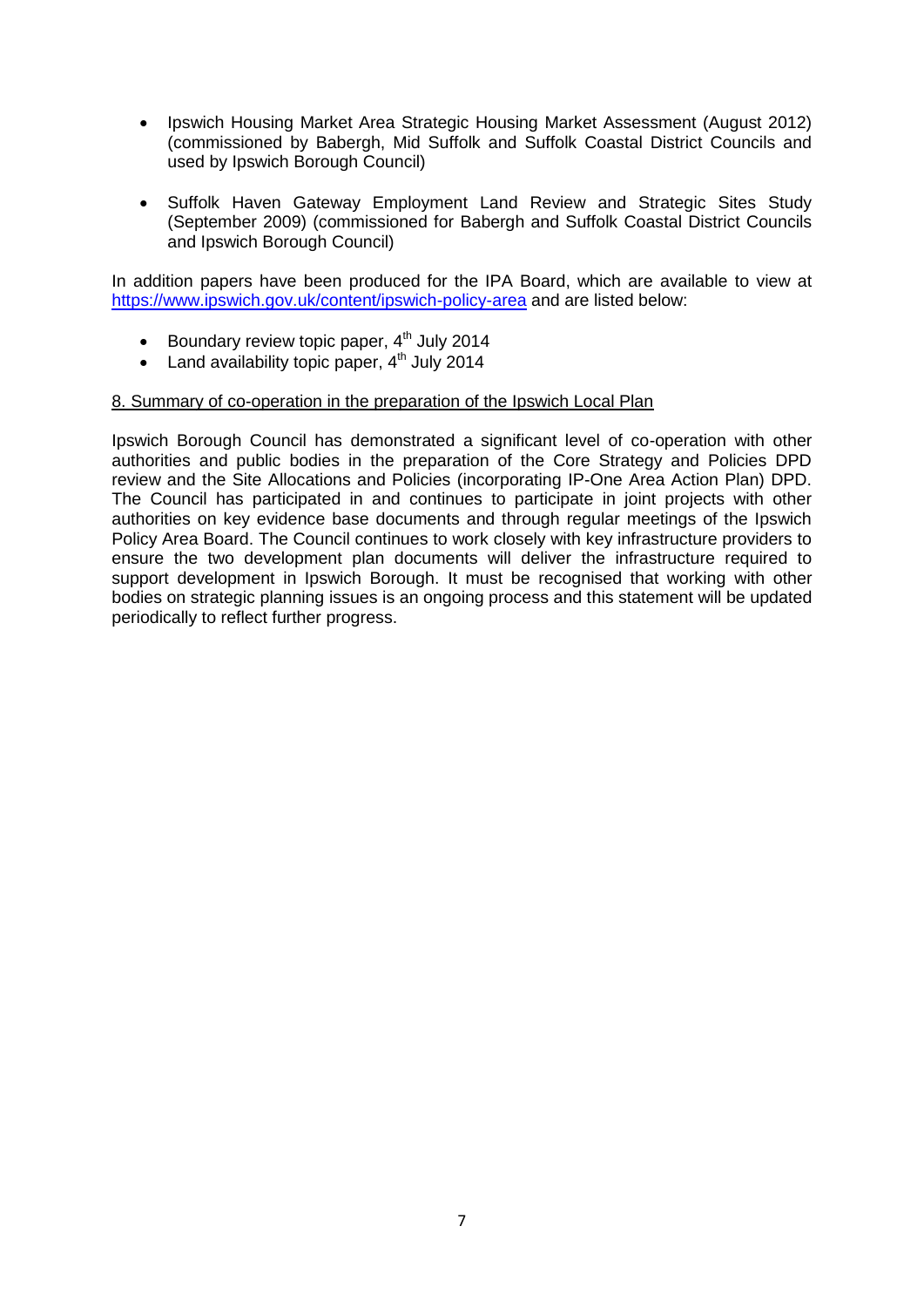## Table 1 – Summary of Duty to Co-operate process

| <b>Strategic Issue</b>                                                                                                                                                                                                                                                                                       | <b>Management and</b><br><b>Working Arrangements</b>                                                                                                                                                                                                                                                                                                                                                                                                                                                                 | <b>Evidence base</b>                                                                                                                                                                                                                                                                                                                                                                                                                                                                                                                                                                                                      | <b>Outcome</b>                                                                                                                                                                                                                                                                                                                                                                                                                                                                                                                                                                                                                                                                                                                                                                                                                                    | <b>Ongoing co-operation</b>                                                                                                                                                                                                                                           |
|--------------------------------------------------------------------------------------------------------------------------------------------------------------------------------------------------------------------------------------------------------------------------------------------------------------|----------------------------------------------------------------------------------------------------------------------------------------------------------------------------------------------------------------------------------------------------------------------------------------------------------------------------------------------------------------------------------------------------------------------------------------------------------------------------------------------------------------------|---------------------------------------------------------------------------------------------------------------------------------------------------------------------------------------------------------------------------------------------------------------------------------------------------------------------------------------------------------------------------------------------------------------------------------------------------------------------------------------------------------------------------------------------------------------------------------------------------------------------------|---------------------------------------------------------------------------------------------------------------------------------------------------------------------------------------------------------------------------------------------------------------------------------------------------------------------------------------------------------------------------------------------------------------------------------------------------------------------------------------------------------------------------------------------------------------------------------------------------------------------------------------------------------------------------------------------------------------------------------------------------------------------------------------------------------------------------------------------------|-----------------------------------------------------------------------------------------------------------------------------------------------------------------------------------------------------------------------------------------------------------------------|
| Housing provision:<br>Ipswich borough is<br>tightly bounded and<br>there is little scope to<br>meet housing needs<br>solely within the<br>Borough itself. The<br><b>Housing Market Area</b><br>extends over the four<br>local authority areas<br>of Ipswich, Babergh,<br>Mid-Suffolk and<br>Suffolk Coastal. | The Ipswich Policy Area<br>Board have, on an<br>ongoing basis, discussed<br>housing need in the<br><b>Ipswich Housing Market</b><br>Area at their meetings.<br>The Suffolk Planning<br>Officers Group, which<br>provides a forum for officer<br>based discussion of<br>strategic planning issues,<br>has facilitated officer level<br>co-operation on this issue.<br>Suffolk Growth Group (see<br>above).<br>Meetings were held with<br>adjoining authorities in<br>May and June 2014 to<br>discuss specific issues. | <b>Strategic Housing Market</b><br>Assessment 2012. Covers<br>the Ipswich Housing<br>Market Area which<br>comprises Ipswich<br>Borough and Babergh,<br>Mid-Suffolk and Suffolk<br><b>Coastal Districts.</b><br>Ipswich Housing Market<br>Area Population and<br><b>Household Projections -</b><br>An Analysis of<br>Demographic Change<br>2013. Covers the Ipswich<br><b>Housing Market Area</b><br>which comprises Ipswich<br>Borough and Babergh,<br>Mid-Suffolk and Suffolk<br><b>Coastal Districts.</b><br><b>Suffolk Housing Survey (to</b><br>be published shortly) -<br>identifies housing need<br>across Suffolk. | Policy CS7 identifies that the<br>Council will work with<br>neighbouring planning<br>authorities to address<br>housing need later in the plan<br>period.<br>In November 2013 the IPA<br>Board agreed to work<br>together on housing and<br>employment needs and<br>agreed that needs arising<br>within the IPA would be met<br>within the IPA.<br>The IPA authorities therefore<br>in their future work<br>programmes are to consider<br>unmet housing need in the<br>IPA as a result of not being<br>able to meet the need in<br>Ipswich due to a constrained<br>land supply. In the case of<br>Babergh and Mid Suffolk<br>District Councils, this was<br>agreed at their Strategy<br>Committee in April 2014. This<br>need will be considered<br>through current and future<br><b>IPA Local Plans and subject</b><br>to strategic environmental | Ipswich Borough and<br><b>Suffolk Coastal have</b><br>recently brought into effect<br>revised Local Development<br>Schemes which contained<br>aligned timetables for the<br>production of joint or<br>aligned local plans. Work is<br>programmed to start in<br>2016. |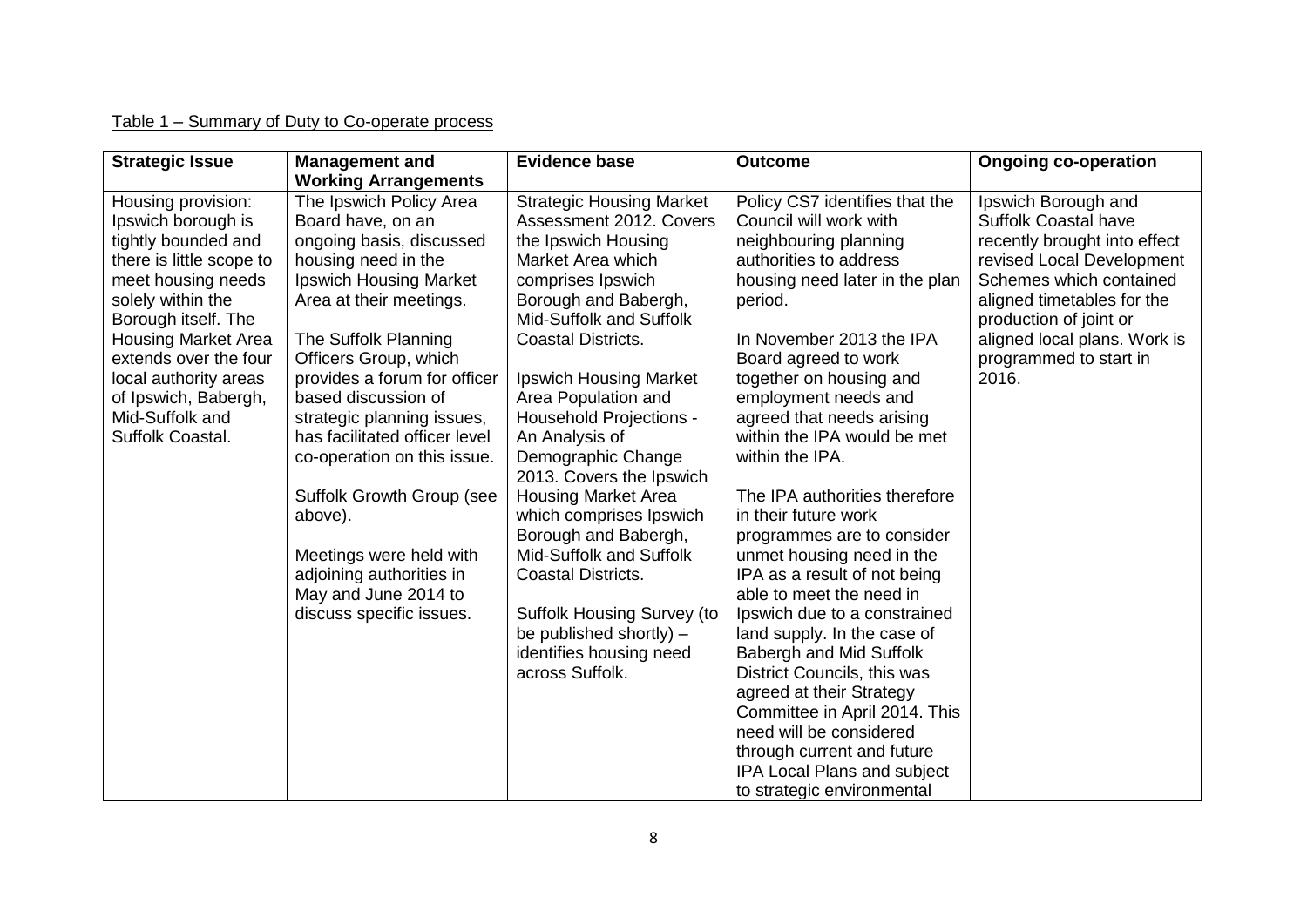| <b>Strategic Issue</b>                                                                                             | <b>Management and</b>                                                                                                                                                                                                                                                                                                                                                                                                                                                                                                                                                                                                                                                                                                                                                                       | <b>Evidence base</b>                                                                                                                                                                                                              | <b>Outcome</b>                                                                                                                                                                                                                                                                                                                                                                                                                                                                                                 | <b>Ongoing co-operation</b>                                                                                                                                                                                                                                                                                                                                     |
|--------------------------------------------------------------------------------------------------------------------|---------------------------------------------------------------------------------------------------------------------------------------------------------------------------------------------------------------------------------------------------------------------------------------------------------------------------------------------------------------------------------------------------------------------------------------------------------------------------------------------------------------------------------------------------------------------------------------------------------------------------------------------------------------------------------------------------------------------------------------------------------------------------------------------|-----------------------------------------------------------------------------------------------------------------------------------------------------------------------------------------------------------------------------------|----------------------------------------------------------------------------------------------------------------------------------------------------------------------------------------------------------------------------------------------------------------------------------------------------------------------------------------------------------------------------------------------------------------------------------------------------------------------------------------------------------------|-----------------------------------------------------------------------------------------------------------------------------------------------------------------------------------------------------------------------------------------------------------------------------------------------------------------------------------------------------------------|
|                                                                                                                    | <b>Working Arrangements</b>                                                                                                                                                                                                                                                                                                                                                                                                                                                                                                                                                                                                                                                                                                                                                                 |                                                                                                                                                                                                                                   |                                                                                                                                                                                                                                                                                                                                                                                                                                                                                                                |                                                                                                                                                                                                                                                                                                                                                                 |
|                                                                                                                    |                                                                                                                                                                                                                                                                                                                                                                                                                                                                                                                                                                                                                                                                                                                                                                                             |                                                                                                                                                                                                                                   | assessment.                                                                                                                                                                                                                                                                                                                                                                                                                                                                                                    |                                                                                                                                                                                                                                                                                                                                                                 |
| Gypsy and Traveller<br>accommodation:<br>Identification of<br>permanent and short<br>stay sites across<br>Suffolk. | The Suffolk Gypsy and<br><b>Traveller Accommodation</b><br>Needs Subgroup is an<br>officer group representing<br>the district and borough<br>councils and Suffolk<br>County Council, including<br>the Gypsy and Traveller<br>Liaison Officer. The group<br>acts as an information<br>sharing group with sub-<br>groups set up in relation to<br>specific tasks.<br>In relation to the current<br>work around identifying 3<br>short stay sites across<br>Suffolk, this is being<br>undertaken through the<br><b>Public Sector Leaders</b><br><b>Boards and Suffolk Chief</b><br>Officers Leadership Team,<br>with a Higher Level Steering<br>Group set up to oversee the<br>process and the Suffolk<br><b>Gypsy and Traveller</b><br><b>Accommodation Sub-Group</b><br>assessing the sites. | The Gypsy, Traveller and<br><b>Travelling Showpeople</b><br>Accommodation<br>Assessment (2013)<br>identifies a need for<br>permanent and short stay<br>sites in Ipswich, Suffolk<br>Coastal, Waveney,<br>Babergh and Mid-Suffolk. | Policy CS11 states that<br>provision will be found within<br>the Ipswich Policy Area for<br>additional permanent pitches to<br>meet the need.<br>A Suffolk-wide consultation<br>began in August 2014 which<br>identified potential sites for<br>short stay gypsy and traveller<br>provision. However, the<br>consultation was cancelled<br>due to further sites being put<br>forward. The process has<br>been re-started with a call for<br>sites consultation held between<br>September and November<br>2015. | Three sites for short stay<br>provision are to be identified<br>through the current Suffolk-<br>wide work with the aim of<br>sites being operational by<br>the end of 2016.<br>The Ipswich Policy Area<br>Board has agreed to<br>engage with Suffolk wide<br>work undertaken on Gypsy<br>and Traveller provision (at<br>IPA Board meeting in<br>November 2013). |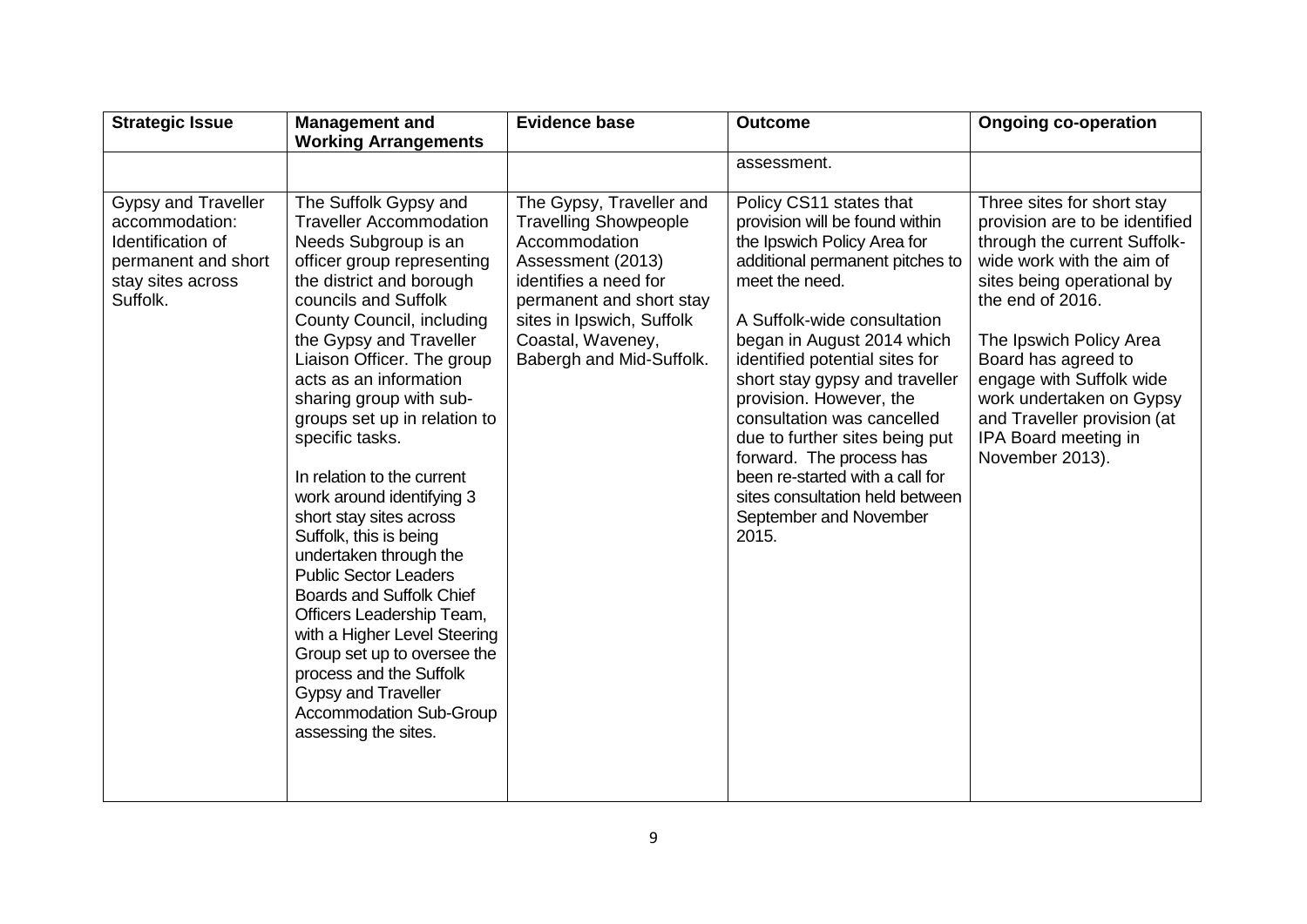| <b>Strategic Issue</b>  | <b>Management and</b>                                | <b>Evidence base</b>                            | <b>Outcome</b>                                             | <b>Ongoing co-operation</b>                                 |
|-------------------------|------------------------------------------------------|-------------------------------------------------|------------------------------------------------------------|-------------------------------------------------------------|
|                         | <b>Working Arrangements</b>                          |                                                 |                                                            |                                                             |
| Employment needs:       | New Anglia Local                                     | New Anglia LEP Strategic                        | Policy CS13 sets the basis                                 | Three areas have recently                                   |
| delivering economic     | <b>Enterprise Partnership</b>                        | Economic Plan                                   | for allocation of land for                                 | been awarded Enterprise                                     |
| growth in line with the |                                                      |                                                 | employment uses. Approach                                  | Zone status in Ipswich as                                   |
| New Anglia LEP          | Ipswich Policy Area Board                            | New Anglia LEP Growth                           | aligns with broad areas for                                | part of the New Anglia                                      |
|                         |                                                      | Deal                                            | growth identified in the                                   | 'Space to Innovate'                                         |
|                         | Suffolk Growth Group -                               |                                                 | Suffolk Growth Strategy.                                   | Enterprise Zone - Futura                                    |
|                         | including attendance by a                            | <b>Suffolk Growth Strategy</b>                  |                                                            | Park, Princes Street and the                                |
|                         | representative of the Local                          | (2013)                                          | A strategic employment site                                | Island Site, with a further<br>one identified at the former |
|                         | Enterprise Partnership.<br>Recent attendance also by | <b>IPA Board Functional</b>                     | safeguarded through Core<br>Strategy policy CS13.          | Sugar Beet Factory site in                                  |
|                         | <b>University Campus</b>                             | <b>Economic Geographies</b>                     | <b>Employment land allocations</b>                         | Sproughton, which is in                                     |
|                         | Suffolk.                                             | Paper (September 2014)                          | amounting to 48.5ha made                                   | Babergh District Council.                                   |
|                         |                                                      |                                                 | through the Site Allocations                               |                                                             |
|                         | Regular meetings of                                  | Suffolk Haven Gateway                           | DPD policy SP5.                                            |                                                             |
|                         | <b>Economic Development</b>                          | <b>Employment Land Review</b>                   |                                                            |                                                             |
|                         | portfolio holders of Suffolk                         | (2009)                                          | Policy SP12 supports and                                   |                                                             |
|                         | local authorities.                                   |                                                 | facilitates the future                                     |                                                             |
|                         |                                                      | East of England                                 | development of University                                  |                                                             |
|                         | <b>Employment Land Needs</b>                         | Forecasting Model -                             | Campus Suffolk.                                            |                                                             |
|                         | Assessment undertaken                                | Autumn 2012, 2013 and                           |                                                            |                                                             |
|                         | jointly with Babergh, Mid                            | 2014                                            | Ipswich City Deal in place                                 |                                                             |
|                         | Suffolk, Suffolk Coastal                             |                                                 | supporting apprenticeships                                 |                                                             |
|                         | and Suffolk County                                   | <b>Employment Land Needs</b>                    | and other training schemes.                                |                                                             |
|                         | Council through a steering                           | Assessment for Ipswich, to                      |                                                            |                                                             |
|                         | group involving planning<br>and economic             | be published (covering<br>Ipswich, Babergh, Mid | <b>Regional Growth Fund</b><br>contribution to the Ipswich |                                                             |
|                         | development officers.                                | <b>Suffolk and Suffolk</b>                      | Flood Defence Scheme (see                                  |                                                             |
|                         |                                                      | Coastal economic area                           | below).                                                    |                                                             |
|                         |                                                      | and Waveney economic                            |                                                            |                                                             |
|                         |                                                      | area).                                          | <b>Employment Land Needs</b>                               |                                                             |
|                         |                                                      |                                                 | Assessment to be published                                 |                                                             |
|                         |                                                      |                                                 | in January 2016.                                           |                                                             |
|                         |                                                      |                                                 |                                                            |                                                             |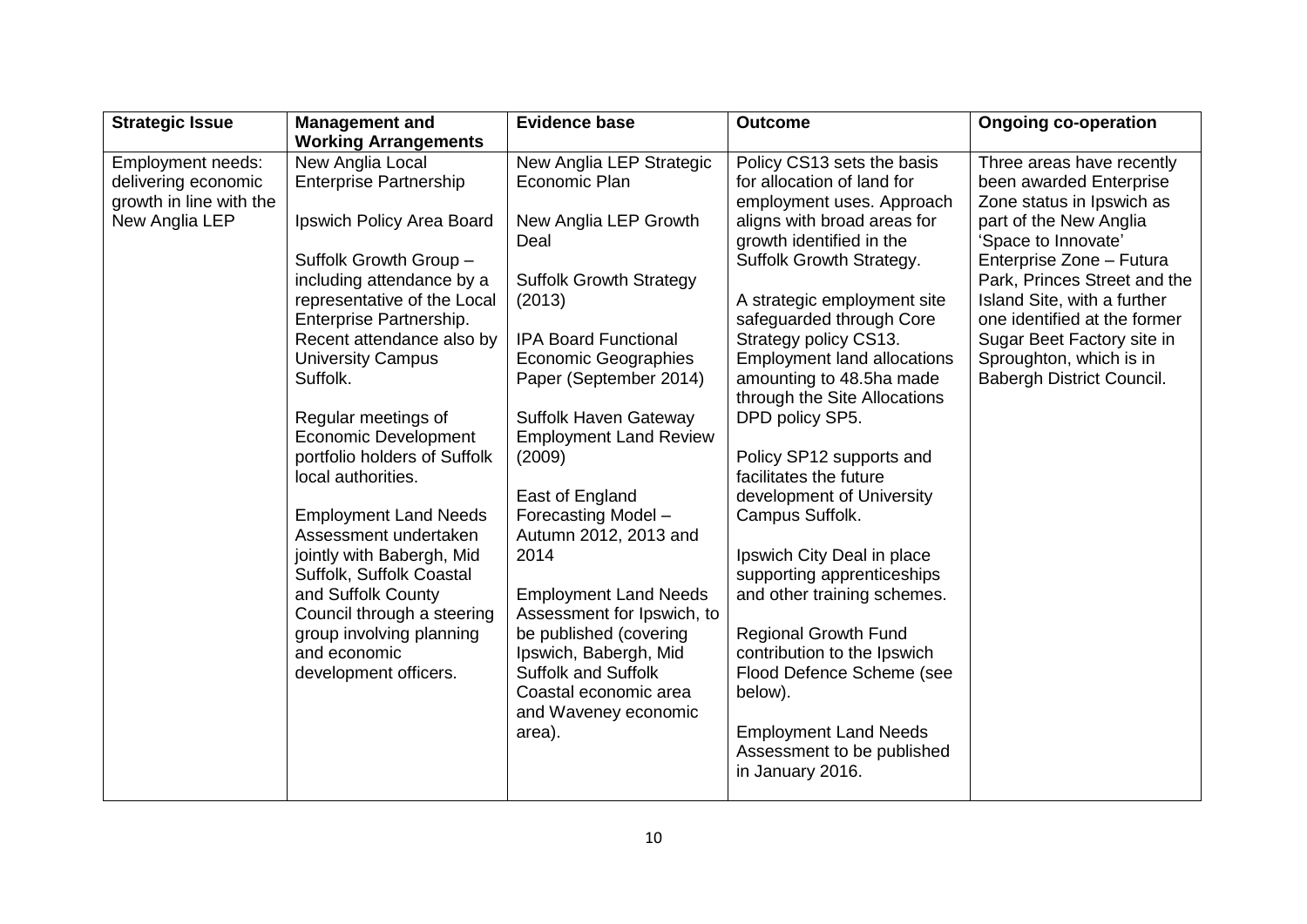| <b>Strategic Issue</b>                                                                | <b>Management and</b>                                                                                                                                                                                             | <b>Evidence base</b>                                                                                                                                                 | <b>Outcome</b>                                                                                                                                                                                                                                                                                                                                                                                                                       | <b>Ongoing co-operation</b>                                                                                                                                                                                 |
|---------------------------------------------------------------------------------------|-------------------------------------------------------------------------------------------------------------------------------------------------------------------------------------------------------------------|----------------------------------------------------------------------------------------------------------------------------------------------------------------------|--------------------------------------------------------------------------------------------------------------------------------------------------------------------------------------------------------------------------------------------------------------------------------------------------------------------------------------------------------------------------------------------------------------------------------------|-------------------------------------------------------------------------------------------------------------------------------------------------------------------------------------------------------------|
|                                                                                       | <b>Working Arrangements</b>                                                                                                                                                                                       |                                                                                                                                                                      |                                                                                                                                                                                                                                                                                                                                                                                                                                      |                                                                                                                                                                                                             |
| Transport<br>Infrastructure:<br>Addressing<br>congestion within and<br>around Ipswich | Discussions with<br><b>Highways Agency</b><br>Involvement in production<br>of Local Transport Plan<br>through consultations with<br><b>Suffolk County Council.</b><br>New Anglia Local<br>Enterprise Partnership. | <b>Suffolk Local Transport</b><br>Plan 3 2011 - 2031<br>(Suffolk County Council,<br>2011)<br>New Anglia Local<br><b>Enterprise Partnership</b><br>Growth Deal (2014) | Planned improvements to<br>junctions on the A14.<br>LTP3 identified 'Ipswich -<br>Transport Fit for the 21 <sup>st</sup><br>Century' as major scheme -<br>Taken forward through Travel<br>Ipswich which identifies<br>measures to improve traffic<br>management and promote<br>alternatives to car travel.<br>Many of these measures<br>have now been implemented.<br>Core Strategy encourages<br>use of non-car modes of<br>travel. | Involvement in future<br>updates to the Local<br>Transport Plan.<br><b>Regular Joint Transport</b><br>Portfolio Holders meeting<br>between Ipswich Borough<br><b>Council and Suffolk County</b><br>Council. |
|                                                                                       |                                                                                                                                                                                                                   |                                                                                                                                                                      | New Anglia Growth Deal<br>identifies 'Ipswich Radial<br>Corridor-Package of<br>sustainable transport<br>measures to improve traffic<br>flows into Ipswich' as a<br>project for 2016/17 and<br>beyond.                                                                                                                                                                                                                                |                                                                                                                                                                                                             |
| Flood Risk:<br>Addressing issues of<br>flood risk, water<br>supply and waste          | Production of Water Cycle<br>Study with Haven<br>Gateway Partnership.                                                                                                                                             | <b>Strategic Flood Risk</b><br>Assessment (Ipswich<br>Borough Council, 2011)                                                                                         | The provision of a tidal surge<br>barrier is a key objective of<br>the Core Strategy and<br>Policies DPD. The                                                                                                                                                                                                                                                                                                                        | Regular liaison with Suffolk<br>County Council as Lead<br>Local Flood Authority.                                                                                                                            |
| water.                                                                                | Close working with the<br>Environment Agency on<br>the flood defence barrier.                                                                                                                                     | <b>Water Resources</b><br>Management Plan 2015<br>(Anglian Water,<br>September 2014)                                                                                 | <b>Environment Agency have</b><br>awarded the contract for<br>design and construction of<br>the barrier and ancillary                                                                                                                                                                                                                                                                                                                | The Council continues to<br>keep Anglian Water<br>informed of future local<br>planning for Ipswich,                                                                                                         |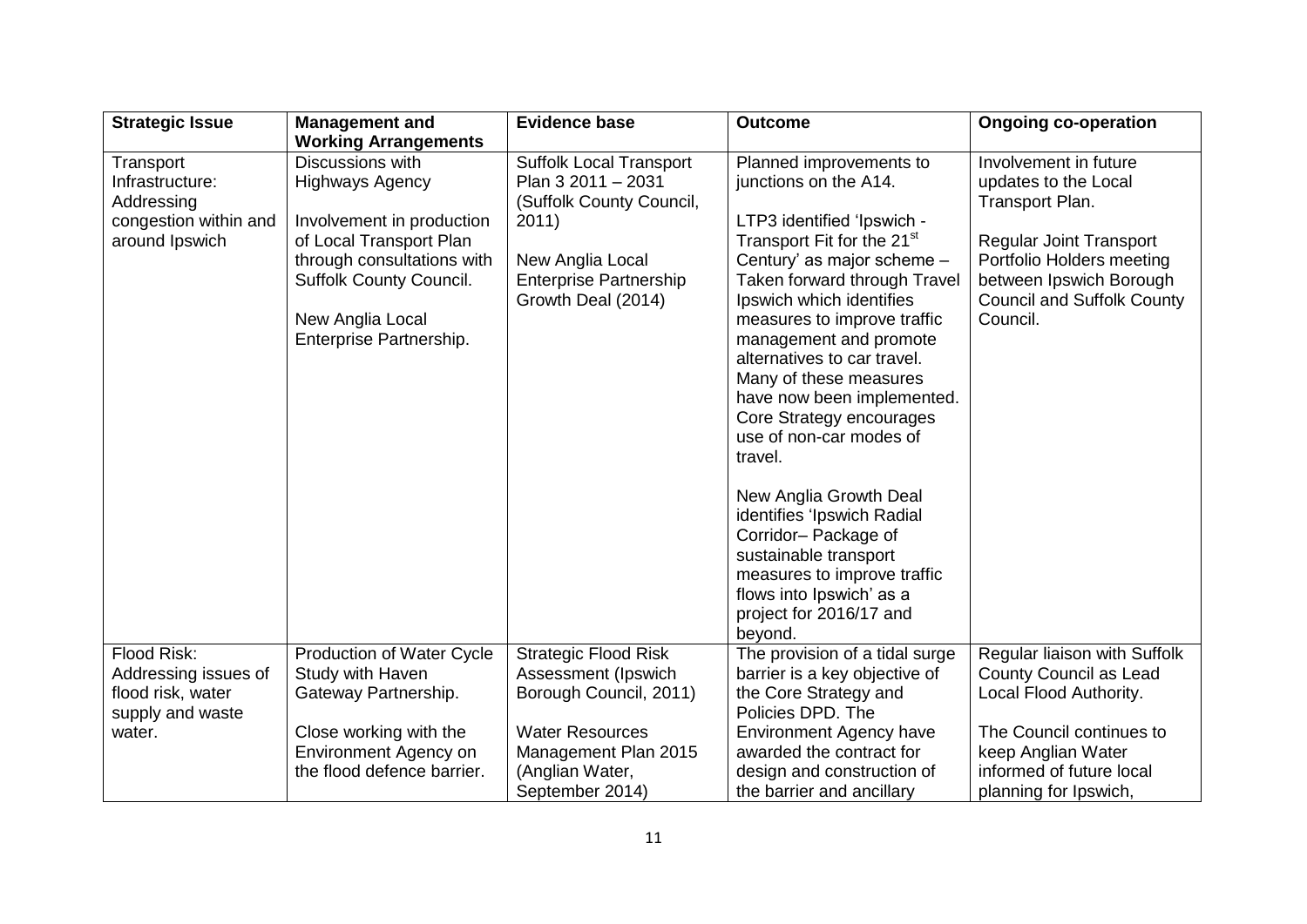| <b>Strategic Issue</b> | <b>Management and</b>                                                                                                                                  | <b>Evidence base</b>                                                                                                                                                                                                                                                           | <b>Outcome</b>                                                                                                                                                                                                                                                                                                                                                                                                                                                       | <b>Ongoing co-operation</b>                                                                                                                                                                                                                                                                                                      |
|------------------------|--------------------------------------------------------------------------------------------------------------------------------------------------------|--------------------------------------------------------------------------------------------------------------------------------------------------------------------------------------------------------------------------------------------------------------------------------|----------------------------------------------------------------------------------------------------------------------------------------------------------------------------------------------------------------------------------------------------------------------------------------------------------------------------------------------------------------------------------------------------------------------------------------------------------------------|----------------------------------------------------------------------------------------------------------------------------------------------------------------------------------------------------------------------------------------------------------------------------------------------------------------------------------|
|                        | <b>Working Arrangements</b>                                                                                                                            |                                                                                                                                                                                                                                                                                |                                                                                                                                                                                                                                                                                                                                                                                                                                                                      |                                                                                                                                                                                                                                                                                                                                  |
|                        | Involvement with Anglian<br>Water and other local<br>authorities in relation to<br>the production of the<br><b>Water Resources</b><br>Management Plan. | <b>Ipswich Flood Defence</b><br><b>Management Strategy</b><br><b>Sequential Test Statement</b><br>and Exception Test<br>Statement (Ipswich<br>Borough Council, 2011)<br><b>Sequential Test Statement</b><br>and Exception Test<br>Statement (Ipswich<br>Borough Council, 2015) | works have begun in spring<br>2015. It is anticipated that the<br>barrier will be completed by<br>the end of 2017.<br>Policy DM4 sets out the<br>approach to flood risk and<br>new development and is<br>supported by the EA.<br>Improvements have been<br>carried out in relation to<br>waste water treatment works<br>at Cliff Quay.<br><b>Water Resources</b>                                                                                                     | particularly housing<br>provision. Correspondence<br>is also sent to Anglian<br>Water in respect of all sites<br>identified for development<br>and their likely delivery to<br>assist Anglian Water in their<br>future forecasting.<br>Future updates to<br><b>Sequential Test Statement</b><br>and Exception Test<br>Statement. |
|                        |                                                                                                                                                        |                                                                                                                                                                                                                                                                                | Management Plan identifies<br>measures to ensure that<br>future water supply is able to<br>meet demand created by<br>levels of planned growth.<br>Requirement for optional<br>water standard under policy<br>DM1 is consistent with the<br>aim of reducing demand for<br>water in the Water Resources<br>Management Plan.<br>Ipswich Development and<br><b>Flood Risk Supplementary</b><br><b>Planning Document (Ipswich</b><br>Borough Council, update<br>$2014$ ). |                                                                                                                                                                                                                                                                                                                                  |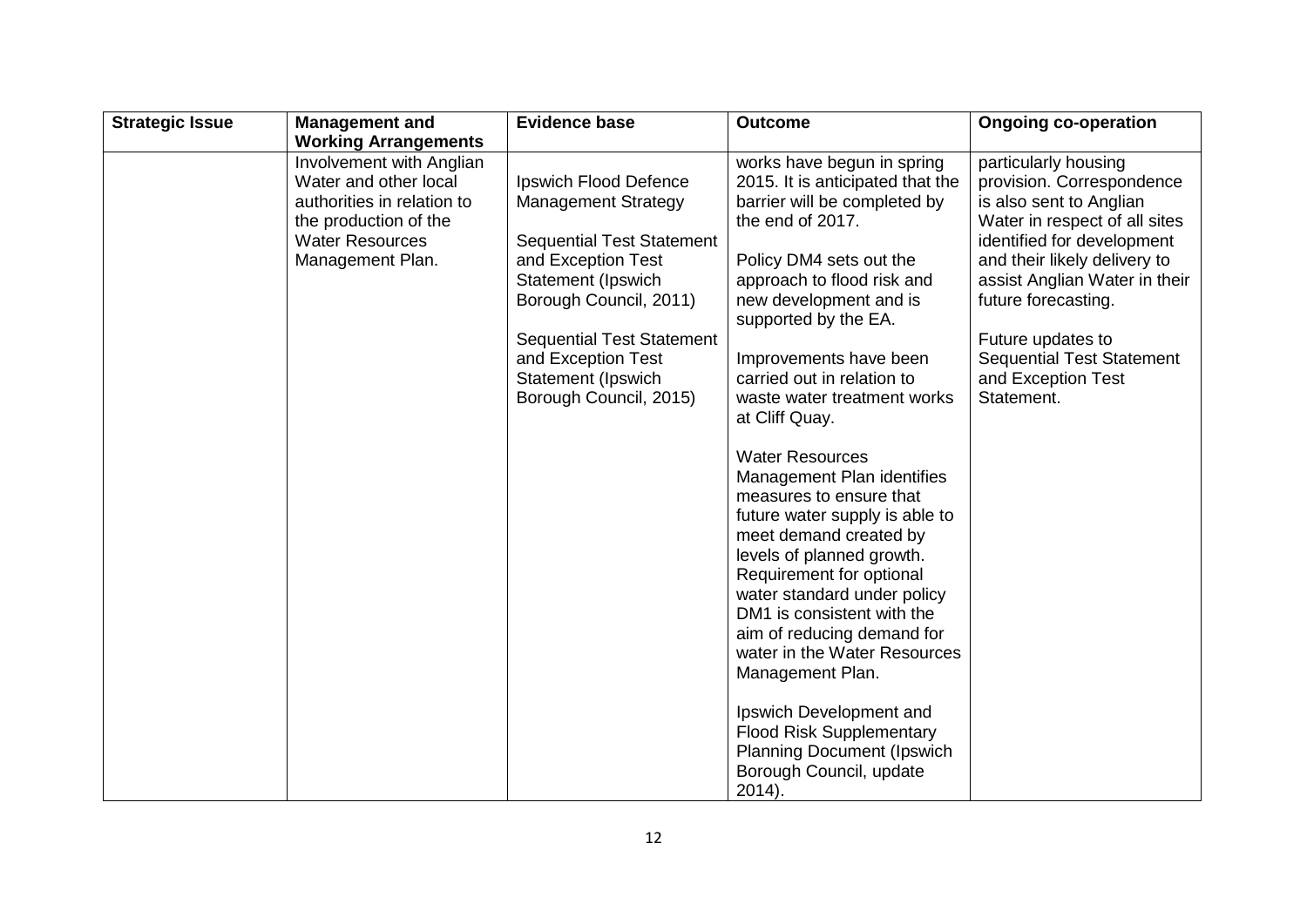| <b>Strategic Issue</b>                                                                                                                                                                        | <b>Management and</b>                                                                                                                                                                        | <b>Evidence base</b>                                                                                                                                                                                                                                                        | <b>Outcome</b>                                                                                                                                                                                                                                                                                                | <b>Ongoing co-operation</b>                                                                                                                                                                                                                                                        |
|-----------------------------------------------------------------------------------------------------------------------------------------------------------------------------------------------|----------------------------------------------------------------------------------------------------------------------------------------------------------------------------------------------|-----------------------------------------------------------------------------------------------------------------------------------------------------------------------------------------------------------------------------------------------------------------------------|---------------------------------------------------------------------------------------------------------------------------------------------------------------------------------------------------------------------------------------------------------------------------------------------------------------|------------------------------------------------------------------------------------------------------------------------------------------------------------------------------------------------------------------------------------------------------------------------------------|
|                                                                                                                                                                                               | <b>Working Arrangements</b>                                                                                                                                                                  |                                                                                                                                                                                                                                                                             |                                                                                                                                                                                                                                                                                                               |                                                                                                                                                                                                                                                                                    |
| <b>Protection of Heritage</b><br>Assets, given the<br>significance of<br>historic assets in the<br>central part of Ipswich                                                                    | <b>Meeting with English</b><br>Heritage (now Historic<br>England) and Suffolk<br>County Council in May<br>2014, focusing particularly<br>on the prominence given<br>to heritage in the DPDs. |                                                                                                                                                                                                                                                                             | Increased prominence given<br>to protection and<br>enhancement of heritage<br>assets in the Plan, including<br>details of historic assets on<br>the Site Sheets<br>accompanying each site<br>allocation.<br><b>Production of Urban</b>                                                                        | Production / implementation<br>of Urban Character<br><b>Supplementary Planning</b><br>Document (SPD).<br>The Council also has<br>ongoing discussions with<br>Historic England.                                                                                                     |
|                                                                                                                                                                                               |                                                                                                                                                                                              |                                                                                                                                                                                                                                                                             | Character SPD. The first four<br>parts of the Urban Character<br>SPD (California, Norwich<br>Road, Gipping & Orwell<br>Valley and Parks) were<br>adopted by the Council in<br>January 2015 and the fifth<br>part relating to Chantry,<br><b>Stoke Park and Maidenhall</b><br>was adopted in November<br>2015. |                                                                                                                                                                                                                                                                                    |
| Addressing<br>cumulative impacts<br>on the Stour and<br><b>Orwell Estuaries</b><br><b>Special Protection</b><br>Area from housing<br>developments in<br>Ipswich and<br>surrounding Districts. | <b>Discussions with Natural</b><br>England and neighbouring<br>authorities.                                                                                                                  | <b>Habitats Regulations</b><br><b>Assessments for Suffolk</b><br>Coastal Core Strategy and<br>Development<br><b>Management Policies</b><br>DPD (2011).<br><b>Habitats Regulations</b><br>Assessment for Ipswich<br><b>Proposed Submission</b><br>Core Strategy and Policies | Management Plan for Orwell<br>Country Park being produced<br>reflecting the results of the<br>2015 Visitor Survey.<br>New Country Park as part of<br>the Ipswich Garden Suburb<br>to reduce visitor pressure on<br>the Special Protection Area.<br>Identification of green                                    | Ongoing discussions with<br>Natural England,<br>neighbouring authorities<br>and Suffolk county Council<br>to agree an approach to<br>delivering mitigation<br>measures relating to<br>monitoring and<br>management of visitor<br>usage at the SPAs,<br>including how this is to be |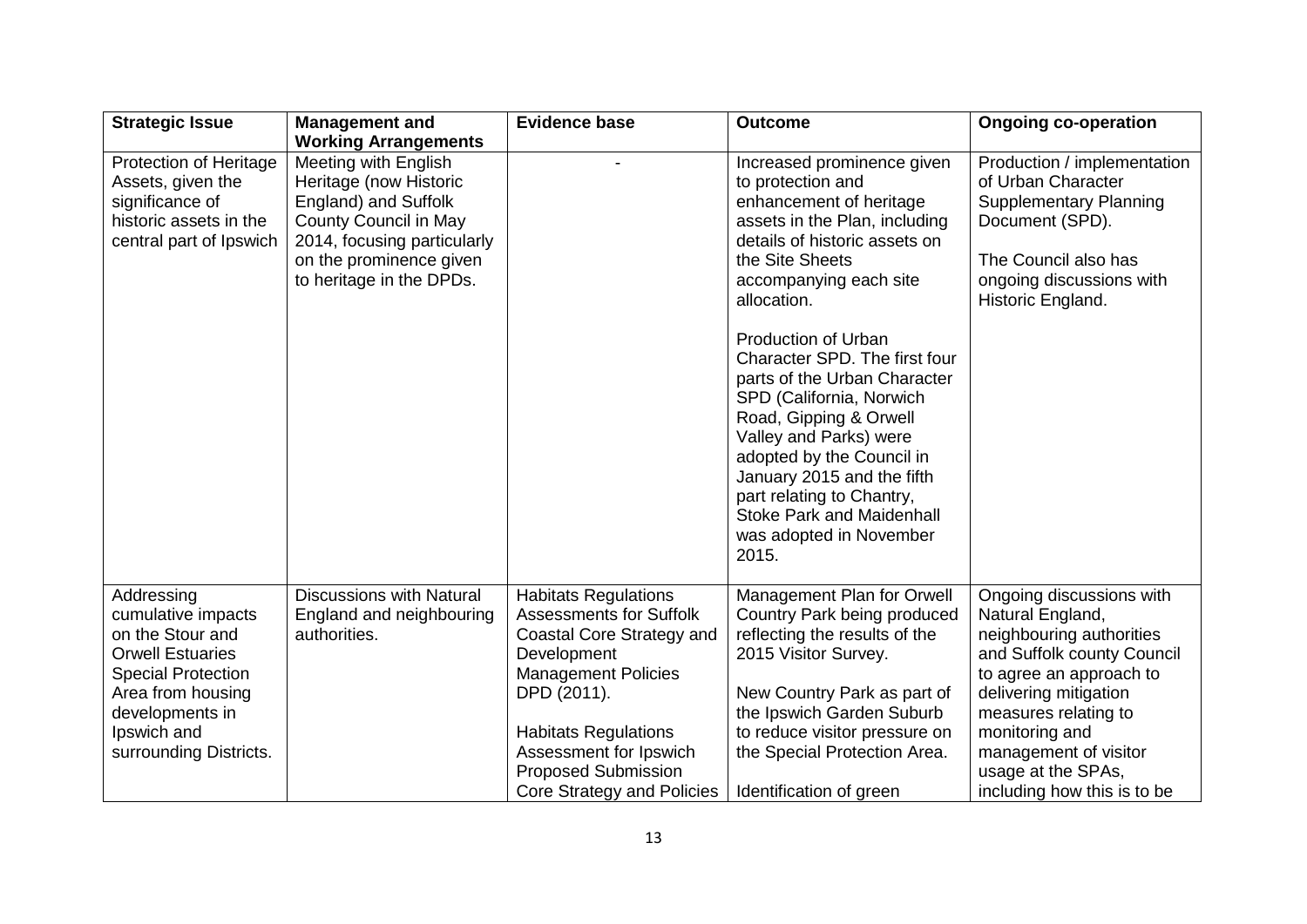| <b>Strategic Issue</b>                                                                                       | <b>Management and</b>                                                                                                                                                                                                                                                                                                                                                                                                                                                          | <b>Evidence base</b>                                                                                                                                  | <b>Outcome</b>                                                                                                                                                                                                                                                                                                                                                    | <b>Ongoing co-operation</b>                                                                                                                         |
|--------------------------------------------------------------------------------------------------------------|--------------------------------------------------------------------------------------------------------------------------------------------------------------------------------------------------------------------------------------------------------------------------------------------------------------------------------------------------------------------------------------------------------------------------------------------------------------------------------|-------------------------------------------------------------------------------------------------------------------------------------------------------|-------------------------------------------------------------------------------------------------------------------------------------------------------------------------------------------------------------------------------------------------------------------------------------------------------------------------------------------------------------------|-----------------------------------------------------------------------------------------------------------------------------------------------------|
|                                                                                                              | <b>Working Arrangements</b>                                                                                                                                                                                                                                                                                                                                                                                                                                                    | DPD Review (2014).<br><b>Orwell Country Park</b><br>Visitors Survey (2015) to<br>identify patterns of visitor<br>use and recreational<br>disturbance. | infrastructure opportunities,<br>including the identification of<br>possible suitable alternative<br>accessible natural<br>greenspaces, and<br>mechanisms for delivering<br>these through the update to<br>the 2008 Haven Gateway<br>Green Infrastructure Strategy<br>(see below).                                                                                | funded. A Memorandum of<br>Understanding and work<br>programme is being drawn<br>up in relation to the<br>production of a mitigation<br>strategy.   |
| Green Infrastructure<br>provision, including<br>the delivery of the<br>'Green Rim' around<br>Ipswich Borough | The Council were involved<br>in production of the 2008<br>Haven Gateway Green<br>Infrastructure Study via the<br>steering group.<br>Update to 2008 Strategy<br>for a 'wider' Ipswich Policy<br>Area undertaken by the<br>four Ipswich Policy Area<br>planning authorities with<br>involvement from<br>stakeholders in<br>2015. These stakeholders<br>include Natural England,<br>Suffolk County Council,<br>Environment Agency and<br>Wild Anglia Local Nature<br>Partnership. | Haven Gateway Green<br>Infrastructure Study (2008)<br>Haven Gateway Green<br>Infrastructure Study -<br>Ipswich Policy Area<br>Update 2015.            | Identification of Green Rim in<br>policy CS16 informed by<br><b>Haven Gateway</b><br>Infrastructure Study (2008).<br>Under the IPA Board work<br>programme a 2015 update to<br>the Haven Gateway Green<br>Infrastructure Study identifies<br>actions progressed since<br>2008 and those which remain<br>relevant. This will inform<br>locations for future growth | The 2015 update to the<br>2008 Haven Gateway<br>Green Infrastructure<br>Strategy will help to inform<br>locations for further growth<br>in the IPA. |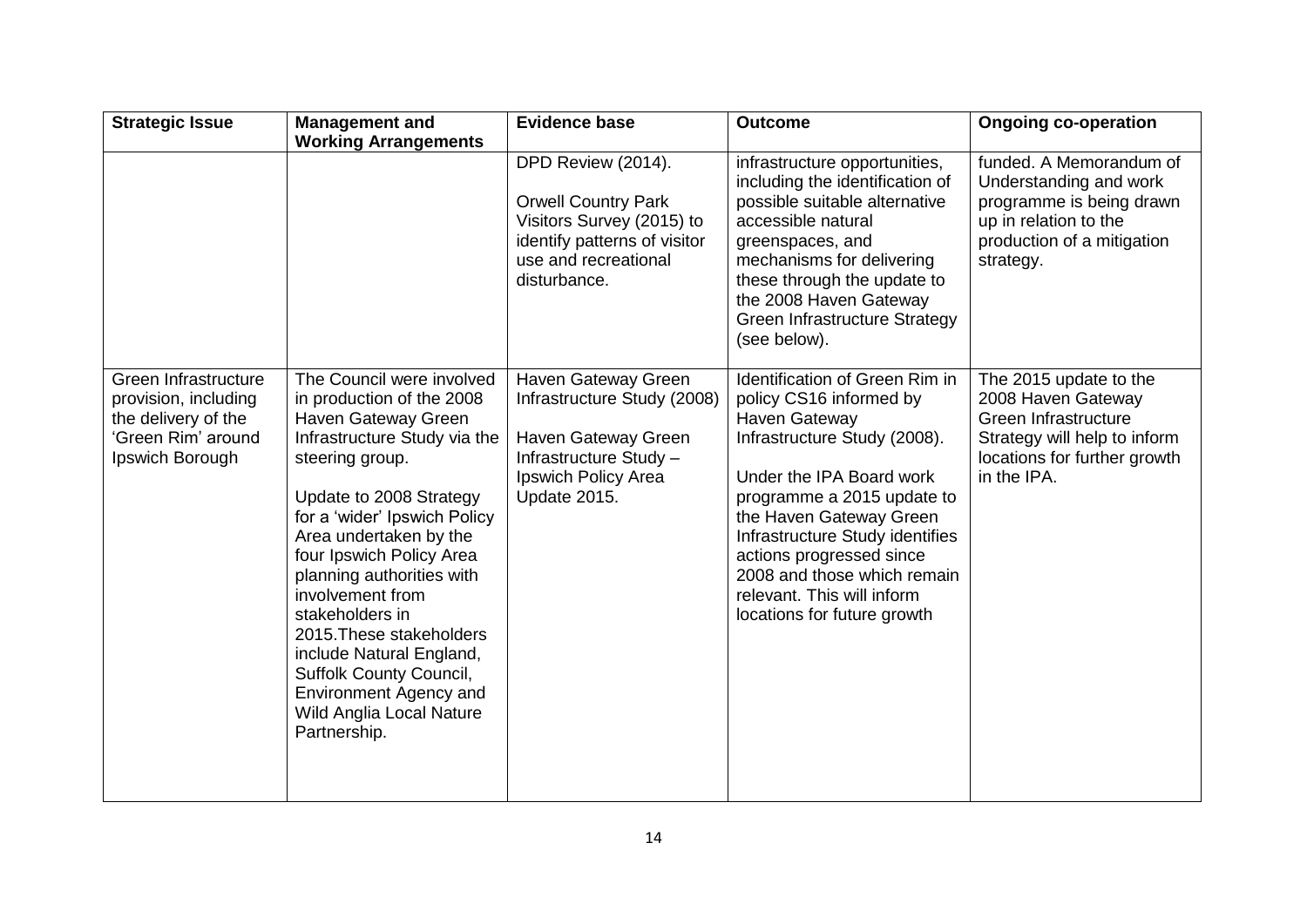| <b>Strategic Issue</b> | <b>Management and</b>       | <b>Evidence base</b> | <b>Outcome</b>                | <b>Ongoing co-operation</b> |
|------------------------|-----------------------------|----------------------|-------------------------------|-----------------------------|
|                        | <b>Working Arrangements</b> |                      |                               |                             |
| Co-operation with the  | Through consultations and   |                      | The plan contains reference   | Future liaison with the MMO |
| Marine Management      | a presentation was given    |                      | to the Inshore Marine Special | on the South East Inshore   |
| Organisation           | by the MMO to IBC           |                      | <b>Protection Areas.</b>      | Marine Plan.                |
|                        | planning officers during    |                      |                               |                             |
|                        | 2015.                       |                      |                               |                             |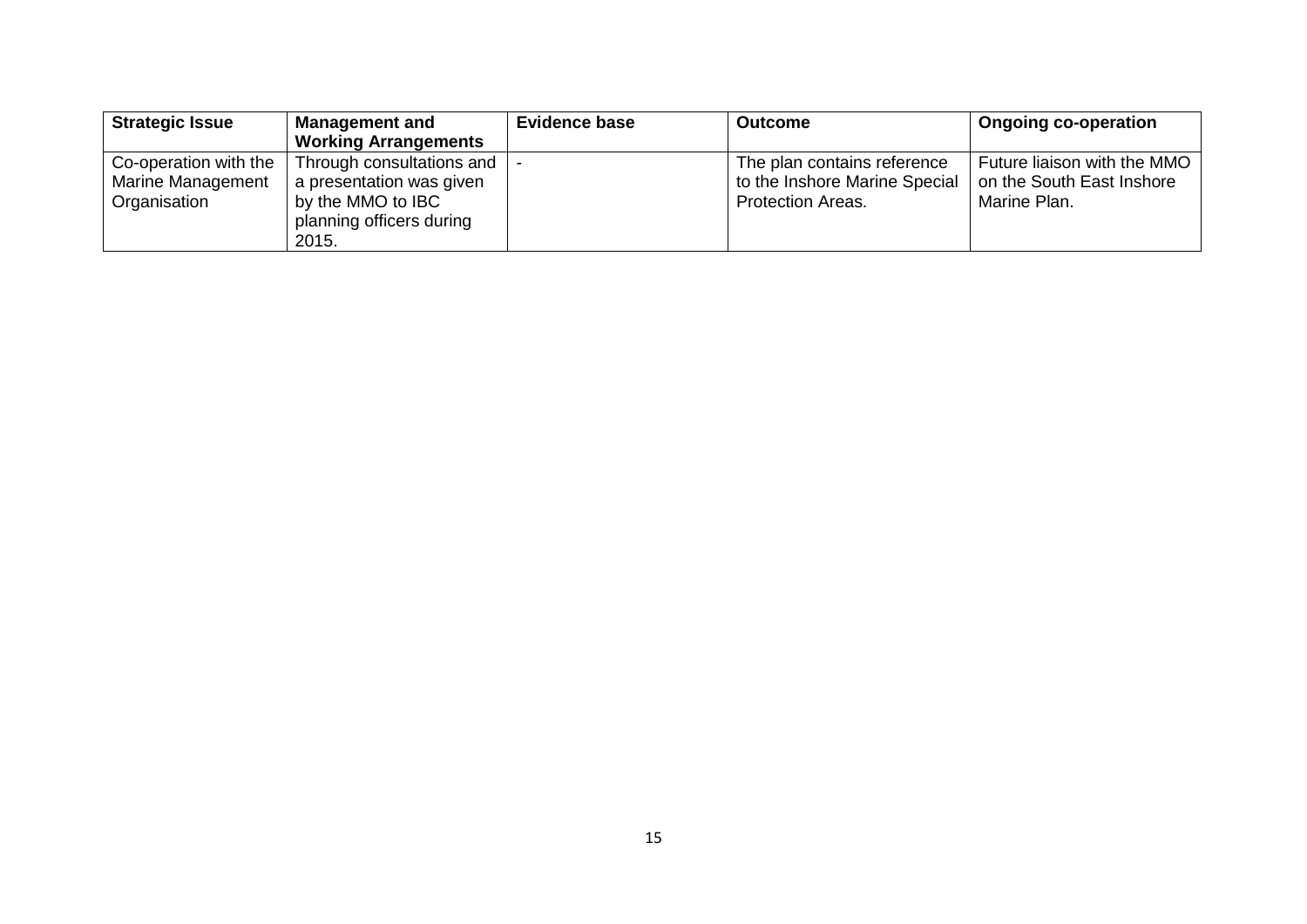# Table 2 - Site Allocations

The Council has also co-operated with adjoining authorities in relation to the allocation / development of sites on the periphery of Ipswich.

| <b>Site</b>                                               | <b>Issue</b>                                                                                                                                                                                                                                                                                                                                                                                                                        | <b>Action / Outcome</b>                                                                                                                                                                                                                                                                                                                                    |
|-----------------------------------------------------------|-------------------------------------------------------------------------------------------------------------------------------------------------------------------------------------------------------------------------------------------------------------------------------------------------------------------------------------------------------------------------------------------------------------------------------------|------------------------------------------------------------------------------------------------------------------------------------------------------------------------------------------------------------------------------------------------------------------------------------------------------------------------------------------------------------|
| <b>Sites within Ipswich Borough</b>                       |                                                                                                                                                                                                                                                                                                                                                                                                                                     |                                                                                                                                                                                                                                                                                                                                                            |
| Ipswich Garden Suburb<br>(Policy CS10)                    | Large site for 3,500 dwellings, at northern<br>edge of Ipswich adjoining the border with<br>Suffolk Coastal District and close to the<br>border with Mid Suffolk District.                                                                                                                                                                                                                                                          | The proposed Country Park acts as a buffer between the<br>development and nearby Westerfield village which is in<br>Suffolk Coastal District. The Country Park is also<br>intended to mitigate impacts on European designated<br>sites including those in Suffolk Coastal District.                                                                        |
| Land north of Whitton Lane<br>(IP140)                     | Employment allocation adjoining land in Mid<br>Suffolk District Council area to the north of<br>the site.                                                                                                                                                                                                                                                                                                                           | Options for development of land to the north of IP140 for<br>employment uses or mixed development were identified<br>in the Babergh District Council and Mid Suffolk District<br>Council Local Plan: Strategic Site Allocations &<br>Designations - Issues and Options Early Stage<br>Consultation (Regulation 18) (January 2015).                         |
| Elton Park (IP059)                                        | Land in Babergh District to the north, on the<br>other side of the River Gipping, (the former<br>sugar beet factory site) is identified as a<br>strategic employment allocation in the<br>Babergh Core Strategy, along with a<br>requirement for proposals for the site to have<br>regard to provision / upgrading of sustainable<br>transport access between the site, nearby<br>villages and Ipswich town centre as<br>necessary. | The site sheet for the Elton Park allocation includes a<br>requirement to ensure land is safeguarded to land a<br>pedestrian and cycle bridge to the river path.                                                                                                                                                                                           |
| Employment allocations at<br>Ransomes Europark<br>(IP146) | The proposed allocations at Ransomes<br>Europark form the easternmost boundary of<br>Ipswich Borough. Any further extension of the<br>Ransomes Europark eastwards would need<br>to be within Suffolk Coastal District.                                                                                                                                                                                                              | Land to the east of Ransomes Europark is allocated as a<br>General Employment Area in the 2001 Suffolk Coastal<br>Local Plan (through saved policy AP215). Policy AP215<br>acknowledges that this land will need to be accessed<br>through the existing Ransomes Europark in Ipswich<br>Borough.<br>Policy SP5 of the Suffolk Coastal Core Strategy (2013) |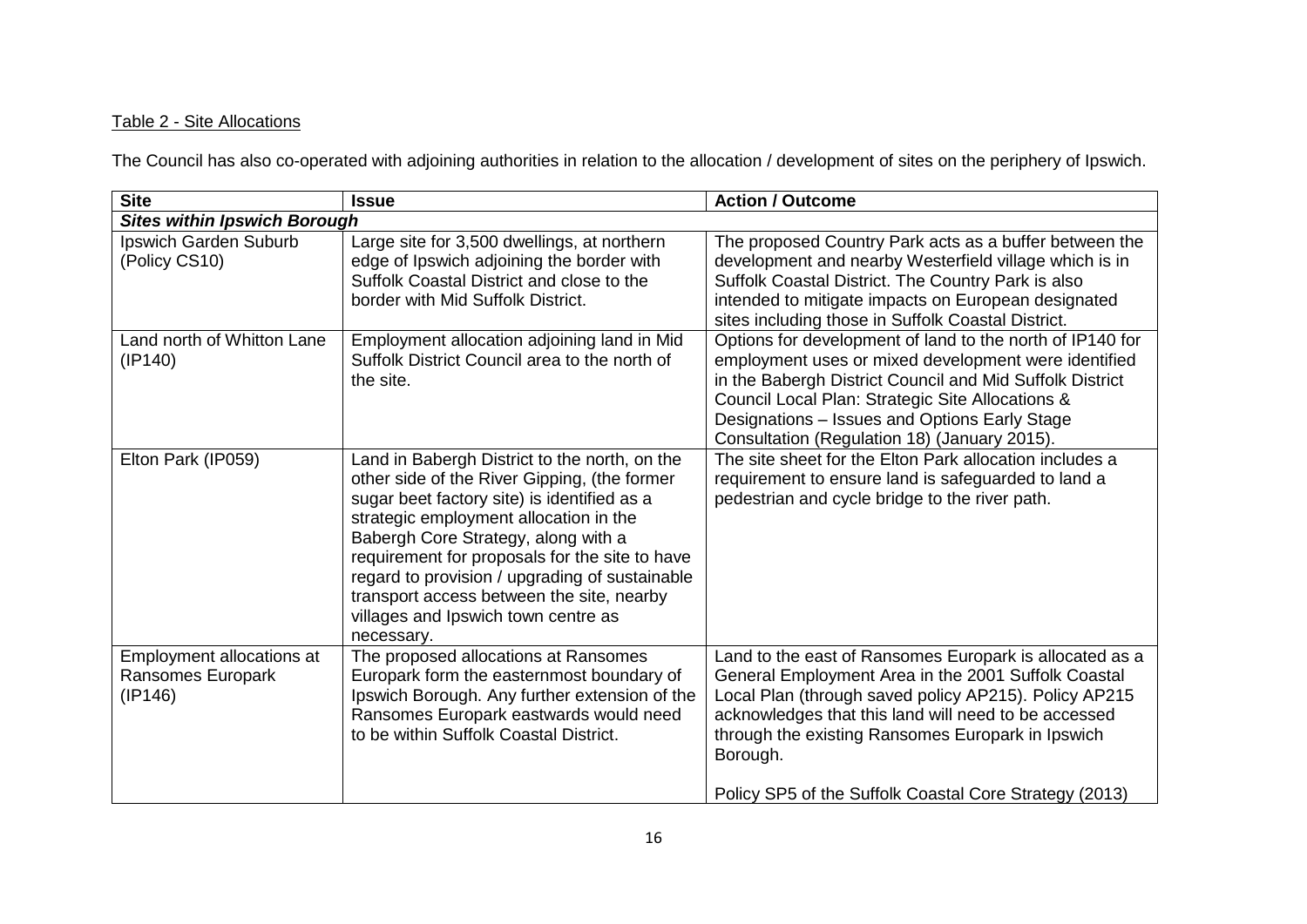|                                                                                                        |                                                                                                                                                              | states that the Council will support the retention,<br>expansion and consolidation of the area to the east of the<br>existing Ransomes Europark as part of a wider<br>employment corridor extending into Ipswich Borough.                    |
|--------------------------------------------------------------------------------------------------------|--------------------------------------------------------------------------------------------------------------------------------------------------------------|----------------------------------------------------------------------------------------------------------------------------------------------------------------------------------------------------------------------------------------------|
| <b>Sites outside Ipswich Borough</b>                                                                   |                                                                                                                                                              |                                                                                                                                                                                                                                              |
| Allocation for mixed use<br>development at Babergh<br>Ipswich fringe (Babergh<br>District Council)     | The site is close to the southwest edge of the<br>built up area of Ipswich but outside of Ipswich<br>Borough.                                                | Allocation of land for housing and employment<br>development within the Babergh Core Strategy (2013).<br>Ipswich Borough Council supports the principle of a mix<br>of employment and residential uses on this site.                         |
| Planning permission for<br>housing development at<br><b>Trinity Park (Suffolk Coastal</b><br>District) | The site adjoins housing development at<br>Warren Heath which forms part of the wider<br>built up area of Ipswich although is outside of<br>Ipswich Borough. | Outline planning permission was granted for 300<br>dwellings at Trinity Park in December 2013. Comments<br>submitted by Ipswich Borough Council stated that the<br>Council supports the principle of residential development<br>on the site. |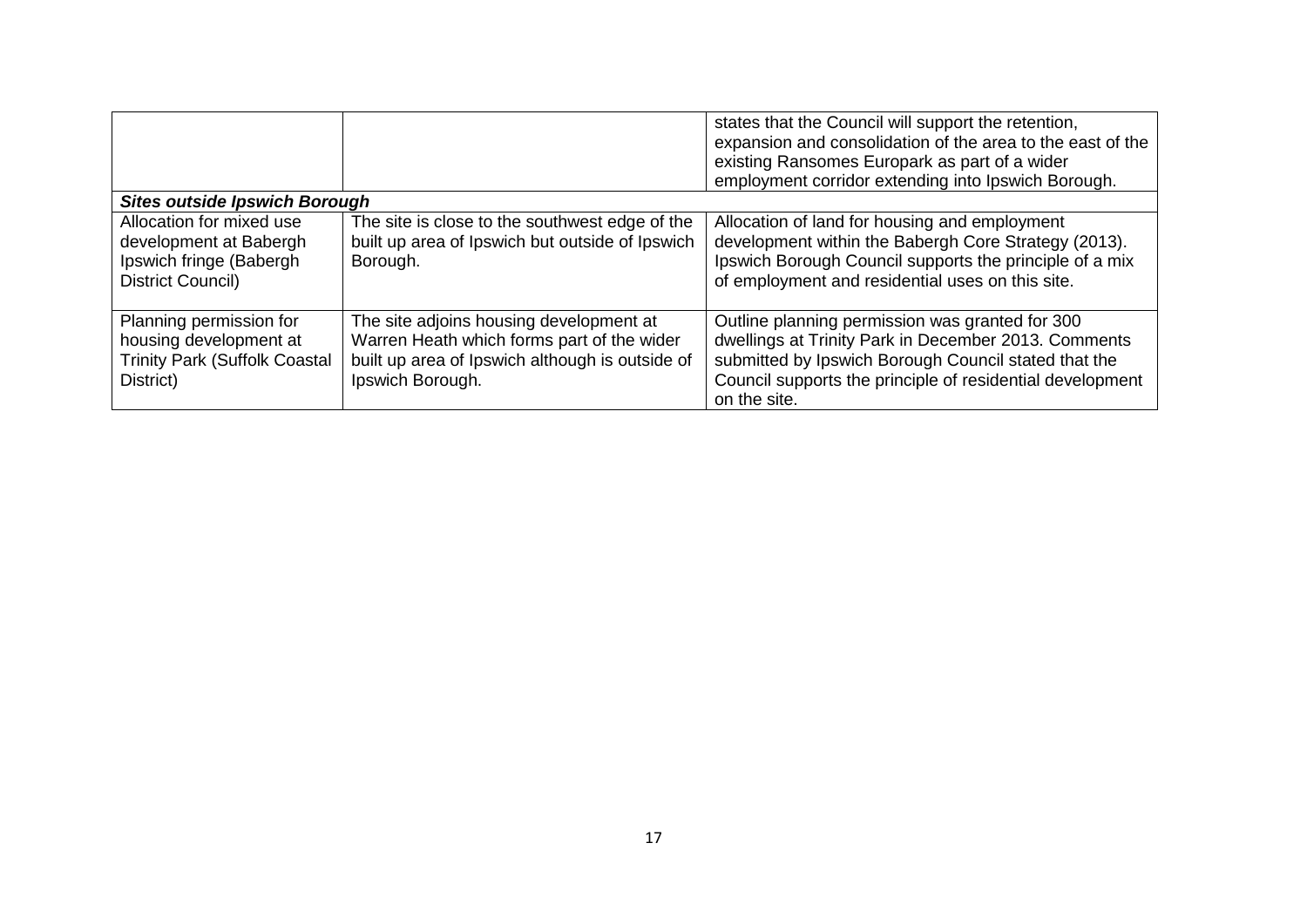### **Appendix 1**



© Crown copyright and database right 2014. Ordnance Survey Licence number 100021566. Ipswich Borough Council.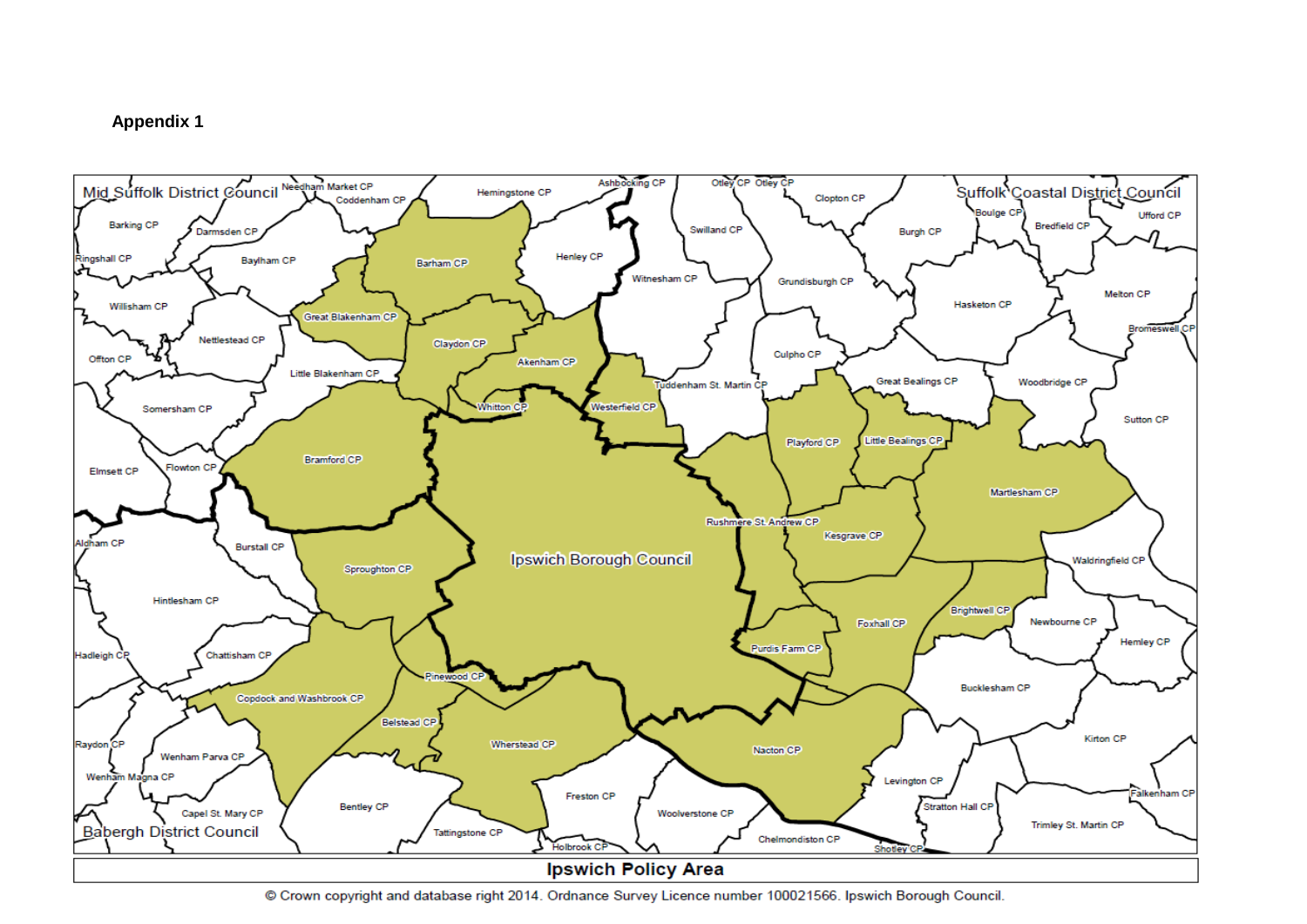# **Appendices 2 and 3**

# **Memorandum of Understanding relating to the delivery of housing and employment development within the Ipswich Housing Market Area and Ipswich Functional Economic Area - Draft**

This Memorandum of Understanding has been prepared in order to address the requirements of the Localism Act 2011, section 110, 'Duty to co-operate in relation to planning of sustainable development'.

Ipswich Borough Council's administrative boundary is tightly drawn than the actual Housing Market Area and Functional Economic Area and, therefore, there is a need to work jointly with neighbouring areas to ensure that future needs for development and infrastructure are met. The Duty to Cooperate Statement prepared to accompany the submission draft Core Strategy Review (December 2014 and updated September 2015) describes how strategic cross-boundary issues are being jointly addressed. It builds on long-established joint working between the authorities.

The Memorandum of Understanding establishes a framework for co-operation between Babergh District Council, Ipswich Borough Council, Mid Suffolk District Council, Suffolk Coastal District Council and Suffolk County Council in relation to the delivery of housing across the Housing Market Area and employment growth across the functional economic area.

### **Parties to the Memorandum of Understanding**

The Memorandum of Understanding is an agreement between the following parties:

- **•** Babergh District Council
- Ipswich Borough Council
- Mid Suffolk District Council
- Suffolk Coastal District Council and
- Suffolk County Council.

### **Scope of the Memorandum of Understanding**

The Memorandum of Understanding commits the parties to the following actions:

- 1. To agree objectively assessed housing need for the Ipswich Housing Market Area, which consists of the local authority areas of Ipswich Borough, Suffolk Coastal, Babergh and Mid Suffolk District Councils;
- 2. To agree objectively assessed employment need for the Ipswich Functional Economic Area, which also consists of the local authority areas of Ipswich Borough, Suffolk Coastal, Babergh and Mid Suffolk District Councils;
- 3. To identify broad locations to accommodate forecast growth;
- 4. To ensure the implementation of any mitigation measures required as a result of Habitats Regulations Assessment; and
- 5. To identify and prioritise infrastructure delivery across the four local authority areas.

In relation to mechanisms, the Memorandum of Understanding also commits the parties to the following actions: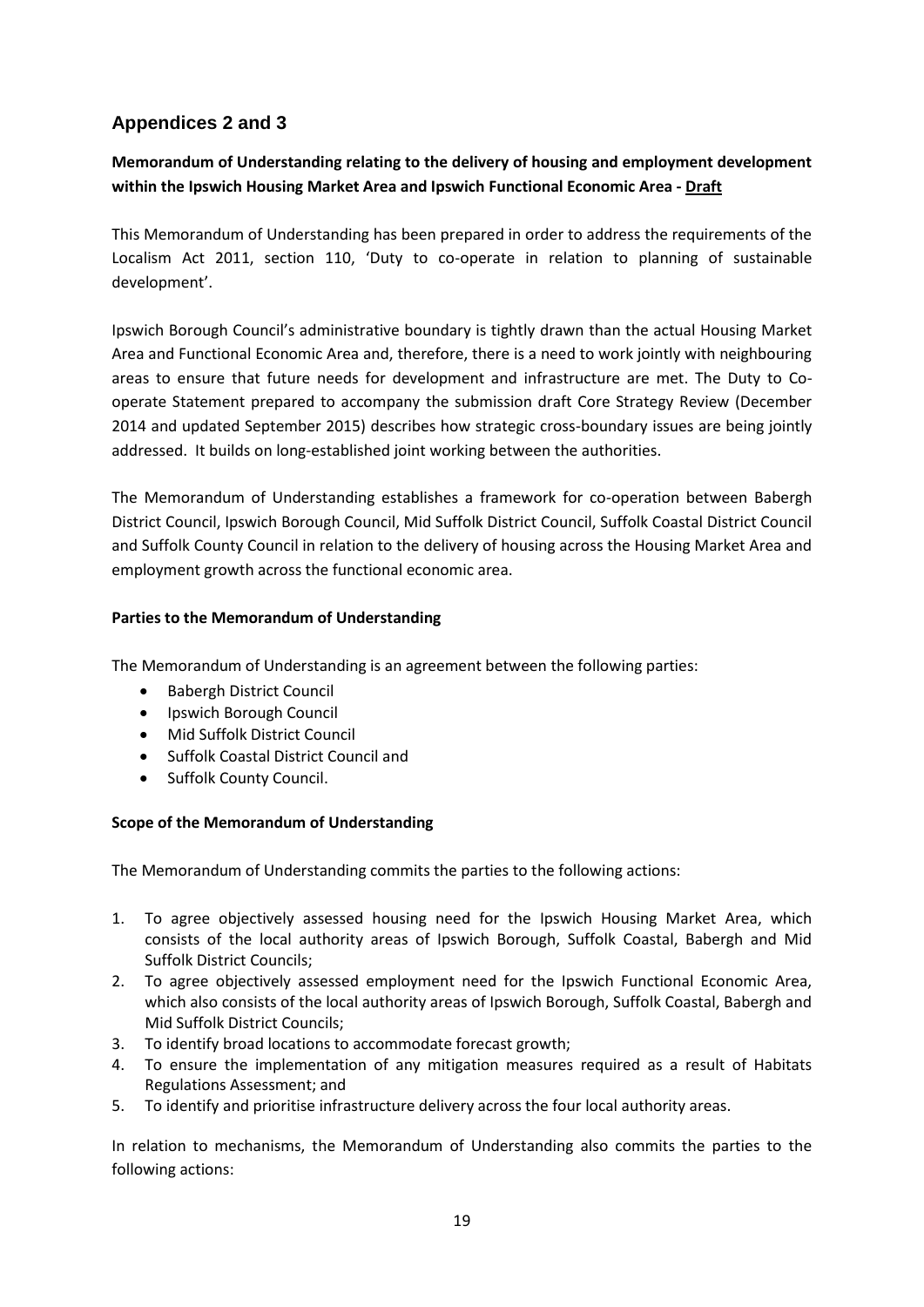- 6. To review and agree the Ipswich Policy Area boundary in early 2016; and
- 7. To agree the form of the future joint or aligned plan(s).

Specifically in relation to point 1 above, the Proposed Submission Ipswich Borough Council Core Strategy and Policies Development Plan Document Review November 2014, as updated September 2015, identifies objectively assessed housing need for Ipswich Borough of 13,550 dwellings 2011- 2031 (through Policy CS7 The Amount of Housing Required). This figure needs to be considered in the context of the objectively assessed housing need for the Ipswich Housing Market Area, identified in 2013 as 34,250.

Of the total requirement for Ipswich Borough of 13,550 dwellings 2011-2031, land for the delivery of 5,578 dwellings remains to be identified. It is expected that some of these will be delivered on windfall sites within Ipswich Borough, but some will need to be planned through joint work with neighbouring local authorities.

Objectively assessed need for housing is updated periodically and therefore the figure to be planned for is likely to change in the future.

### **Timetable for the joint work**

Ipswich Borough Council and Suffolk Coastal District Council have set out the following timetable through their current 'in effect' local development schemes. Babergh and Mid Suffolk District Councils are scheduled to approve the same timetable through a revised local development scheme.

| Notify stakeholders & invite representations             | Oct 2016-Jun 2018 |
|----------------------------------------------------------|-------------------|
| Publish draft proposed submission plan for inspection &  | Sept-Oct 2018     |
| invite representations                                   |                   |
| Submit plan & submission documents to Secretary of State | Feb 2019          |
| Independent examination hearings                         | Jun 2019          |
| Receive & publish Inspector's recommendations            | Oct 2019          |
| Adopt the plan                                           | Nov-Dec 2019      |

### **Mechanism for the Joint Work**

The parties already have a forum for joint working through the Ipswich Policy Area (IPA) Board. Its terms of reference are attached at Appendix 1.

The joint work will take the form of a joint or aligned plan review. It is yet to be determined whether the plan review will be a single document approved either by a formally-constituted joint body or by each respective council, or aligned local plans for each of the local planning authorities.

The IPA Board will provide the mechanism for joint working in the short to medium term. The earliest work that the IPA Board will undertake prior to April 2016 will be to review the IPA boundary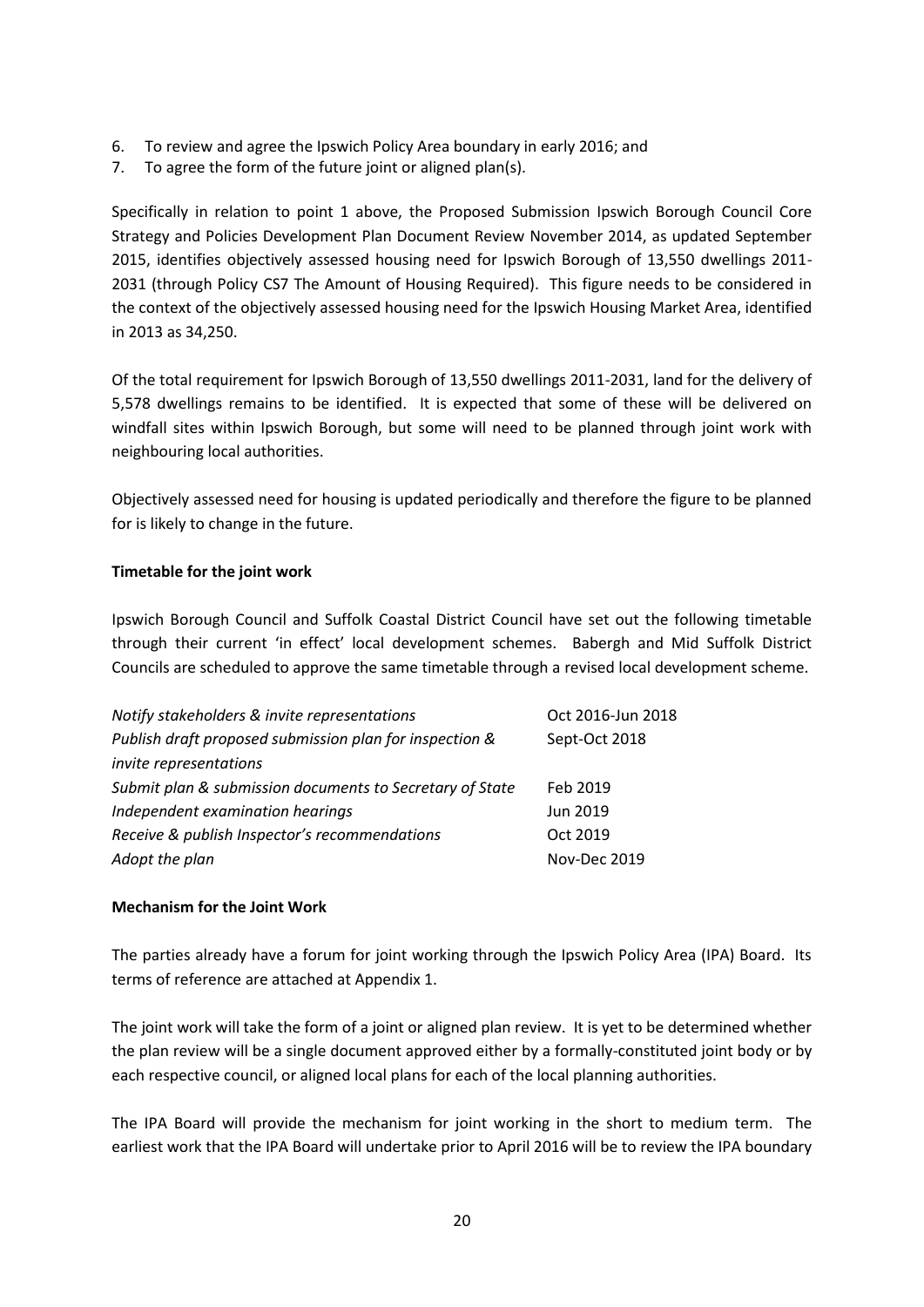and agree the form of the joint plan. In doing so, it will have regard to any strategic planning work which may be looking at different geographies, including Suffolk-wide.

The IPA does not have decision-making powers and therefore the parties will agree outcomes through each Council's existing decision-making structures, in accordance with their constitutions.

### **Roles and responsibilities**

The planning policy services of Ipswich Borough Council, Suffolk Coastal District Council, Mid Suffolk District Council and Babergh District Council will lead the preparation of the work, with support from Suffolk County Council. Alternatively, a joint strategic planning team drawing staff from the constituent local authorities will be set up. The IPA Board terms of reference already sets out roles and responsibilities in relation to that body.

#### **Limitations**

This Memorandum of Understanding does not alter the fact that Babergh District Council, Ipswich Borough Council, Mid Suffolk District Council and Suffolk Coastal District Council remain the local planning authorities for their respective areas. The key objective of this Memorandum of Understanding is to ensure that strategic policies are consistent across the local authorities. In addition, each local authority will have non-strategic, locally-specific policies covering a range of topic areas, which will need to be considered and included in appropriate documents.

#### **SIGNATURES**

| Signature:                                           | Date |
|------------------------------------------------------|------|
| Signed on behalf of Babergh District Council         |      |
| Signature:                                           | Date |
| Signed on behalf of Ipswich Borough Council          |      |
| Signature:                                           | Date |
| Signed on behalf of Mid Suffolk District Council     |      |
| Signature:                                           | Date |
| Signed on behalf of Suffolk Coastal District Council |      |
| Signature:                                           | Date |
| Signed on behalf of Suffolk County Council           |      |